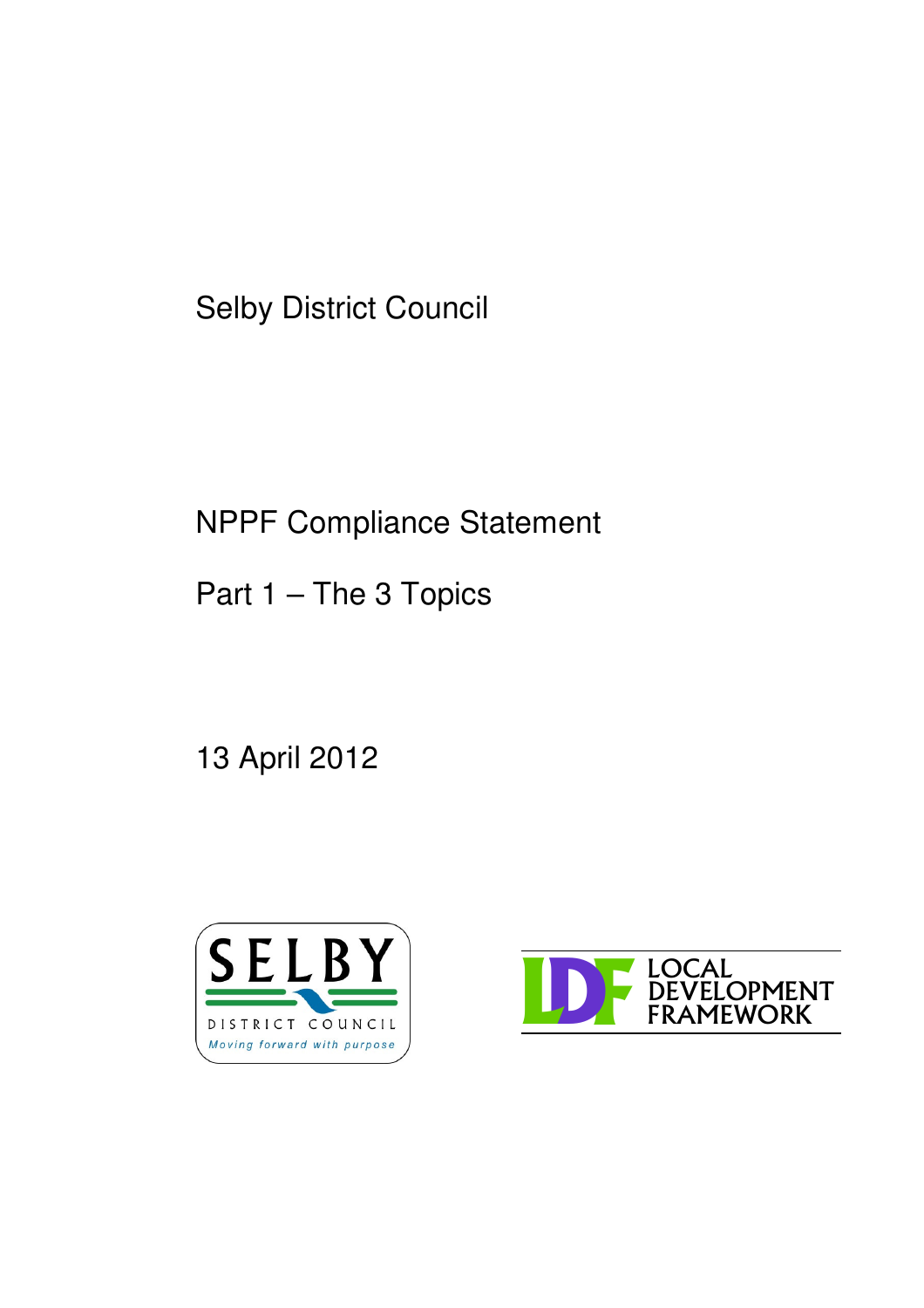# **Contents**

| 1. | Background                                                                                                                                                                                                                      | 1              |
|----|---------------------------------------------------------------------------------------------------------------------------------------------------------------------------------------------------------------------------------|----------------|
| 2. | Purpose of this Statement                                                                                                                                                                                                       | $\overline{2}$ |
| 3. | <b>Next Steps</b>                                                                                                                                                                                                               | 3              |
| 4. | The Assessment Approach / Scope of this Statement                                                                                                                                                                               | 3/4            |
| 5. | <b>SDCS Overall Scale and Distribution Strategy</b>                                                                                                                                                                             | 5              |
| 6. | Proposed Changes:<br>The overall scale of housing development over<br>the plan period; and<br>The scale of housing and employment<br>$\bullet$<br>development proposed for Tadcaster and the<br>implications for the Green Belt | 11             |
| 7. | Proposed Changes:<br>The strategic approach to Green Belt releases                                                                                                                                                              | 18             |
| 8. | Conclusions                                                                                                                                                                                                                     | 20             |
|    | <b>Appendices</b><br>Green Belt Tracked Changes                                                                                                                                                                                 | 21             |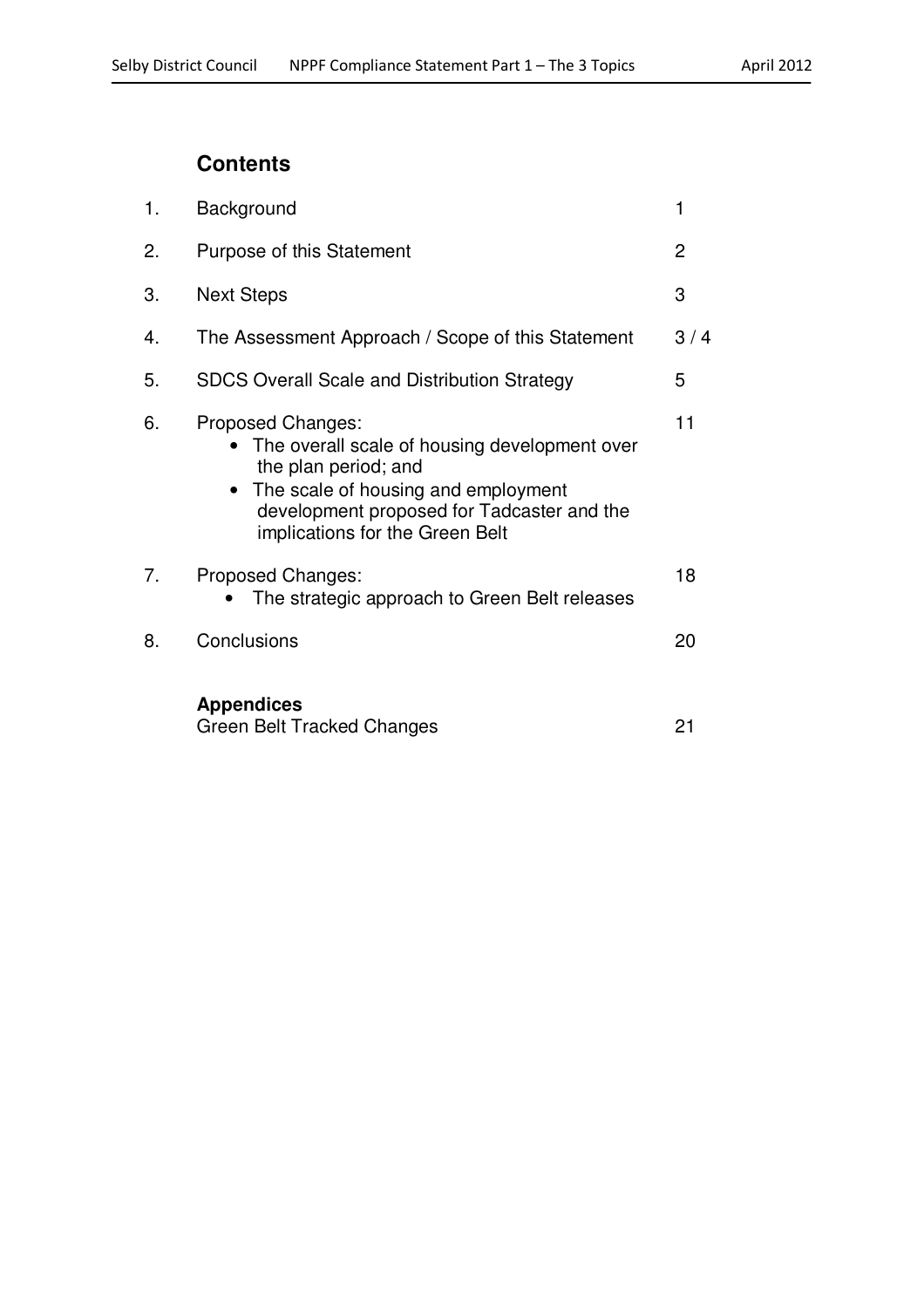## **1. Background**

- 1.1 The Submission Draft Core Strategy (SDCS) has been prepared in compliance with Regional Spatial Strategy (RSS) and in the light of extant national policy in Planning Policy Guidance notes (PPGs) and Planning Policy Statements (PPSs).
- 1.2 The National Planning Policy Framework (NPPF) was published on 27 March 2012 and this replaces all the previous national planning guidance in PPGs and  $PPSS<sup>1</sup>$ .
- 1.3 The SDCS examination is in progress with most elements already dealt with at the September Examination in Public (EIP) and the remaining 3 topics to be dealt with at the April EIP.
- 1.4 The practical steps which must be taken regarding the examination of the SDCS in the light of the new NPPF are set out in The Planning Inspectorate (PINS) advice note. It states that:

Paragraph 5. "The policies in the Framework need to be applied from the day of publication, while ensuring that progress is maintained in the decisionmaking process without allowing any significant delay."

Paragraph 7. "The Framework must be taken into account in the preparation of local and neighbourhood plans…"

#### Annex B, Local Plans

Paragraph 1. "Inspectors should seek to minimise delays, while giving parties an opportunity to make representations in the interests of fairness. The first guiding principle in development plan work is where possible to ensure that sessions where representations may currently rely on previous national policy are re-programmed, and substituted with sessions not so affected, or that space is provided for relevant issues to be revisited before the examination is closed."

Paragraph 5. "*Examination hearings in progress where previously existing national policy related issues are the current topic -* Continue on the basis of revised national policy (the National Planning Policy Framework), but where necessary, after canvassing the views of the parties, allow a suitable adjournment…"

Paragraph 6. "*Examination hearings in progress but previously existing national policy-driven issues are already dealt with* – Inform examination parties that it will be necessary to reopen the issue to allow an opportunity as in step 5."

- 1.5 Therefore, the reconvened EIP on 18 and 19 April will examine the 3 topics that were the subject of suspension and will be examined in the light of the NPPF. The 3 topics are:
	- $(i)$ The strategic approach to Green Belt releases
	- (ii) The scale of housing and employment development proposed for

<sup>&</sup>lt;sup>1</sup> Some Practice Notes, mainly for Development Management purposes have not been replaced by the NPPF and are still in force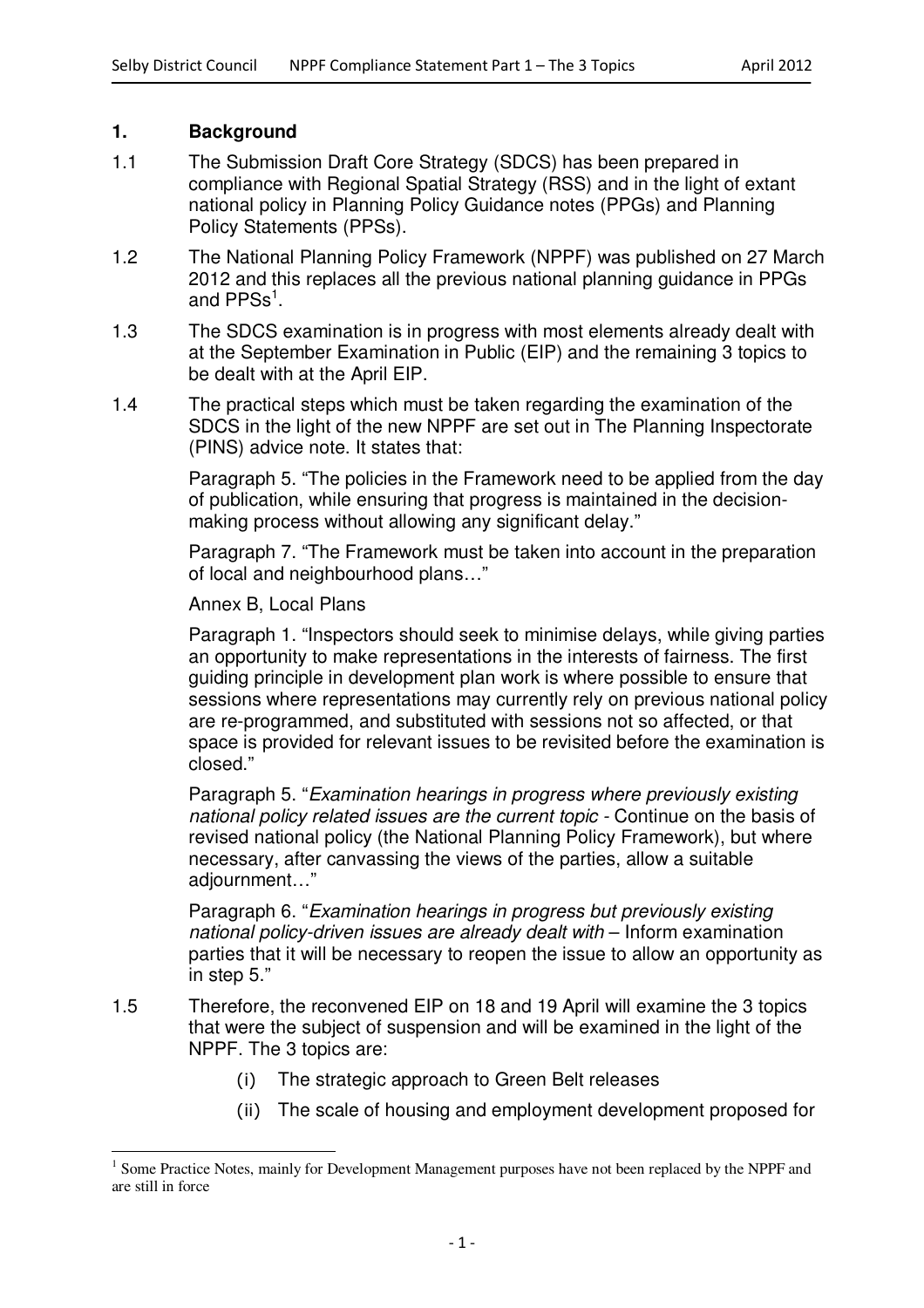Tadcaster and the implications for the Green Belt

- (iii) The overall scale of housing development over the plan period
- 1.6 The Inspector's note of 4 April 2012 regarding the EIP arrangements is available on the Core Strategy EIP web page. The remaining topics and policies in the Core Strategy which were examined at the EIP in September will be subject to re-examination in the light of the NPPF at a further EIP later in the summer.
- 1.7 The Inspector's second Note of 10 April 2012 sets out the arrangements for the remainder of the Examination including that all representors are invited to submit any comments on the implications of the whole NPPF (and the other new national policies) for the Core Strategy by 11 May 2012.

# **2. Purpose of this Statement**

- 2.1 The Council has published this 'NPPF compliance statement' in respect of the 3 topics.
- 2.2 This compliance statement considers whether the policies relating to the 3 topics are sound in so far as they meet the test of soundness set out in Paragraph 182 of the NPPF, namely:

**"Consistent with national policy** – the plan should enable the delivery of sustainable development in accordance with the policies in the Framework".

- 2.3 This statement also sets out those parts of the SDCS (for the 3 topics) where Proposed Modifications may be necessary. The Council will publish any Proposed Modifications for consultation (see section 3 below).
- 2.4 In addition to requiring delivery of sustainable development in accordance with policies in the NPPF, Paragraphs 178 -181 of the NPPF require LPAs to plan strategically across local boundaries – the Duty to Cooperate (DTC), as embodied in the Localism Act 2011 (LA11). This statement does not cover that aspect. A separate DTC Compliance Statement is published by the Council (CD63). The DTC will also be subject of examination at the April EIP.
- 2.5 This Statement deals with the 3 topics and the NPPF. With reference to other new national policy documents, the Council takes the view that:
	- 1. The technical paper on flood risk which accompanies the NPPF retains the core principles of PPG25, and as such the SDCS and Proposed Changes have followed the appropriate steps in dealing with flooding issues. The SDCS and Proposed Changes therefore remain NPPF compliant. The Environment Agency has orally confirmed this view.
	- 2. It is satisfied that there are no implications for the 3 topics with regard to the Minerals technical guidance published with the NPPF, as no such issues are to be heard at the April EIP and so there is no compliance issue.
	- 3. The Council is satisfied that there are no implications for the 3 topics with regard to Planning Policy for Traveller Sites guidance published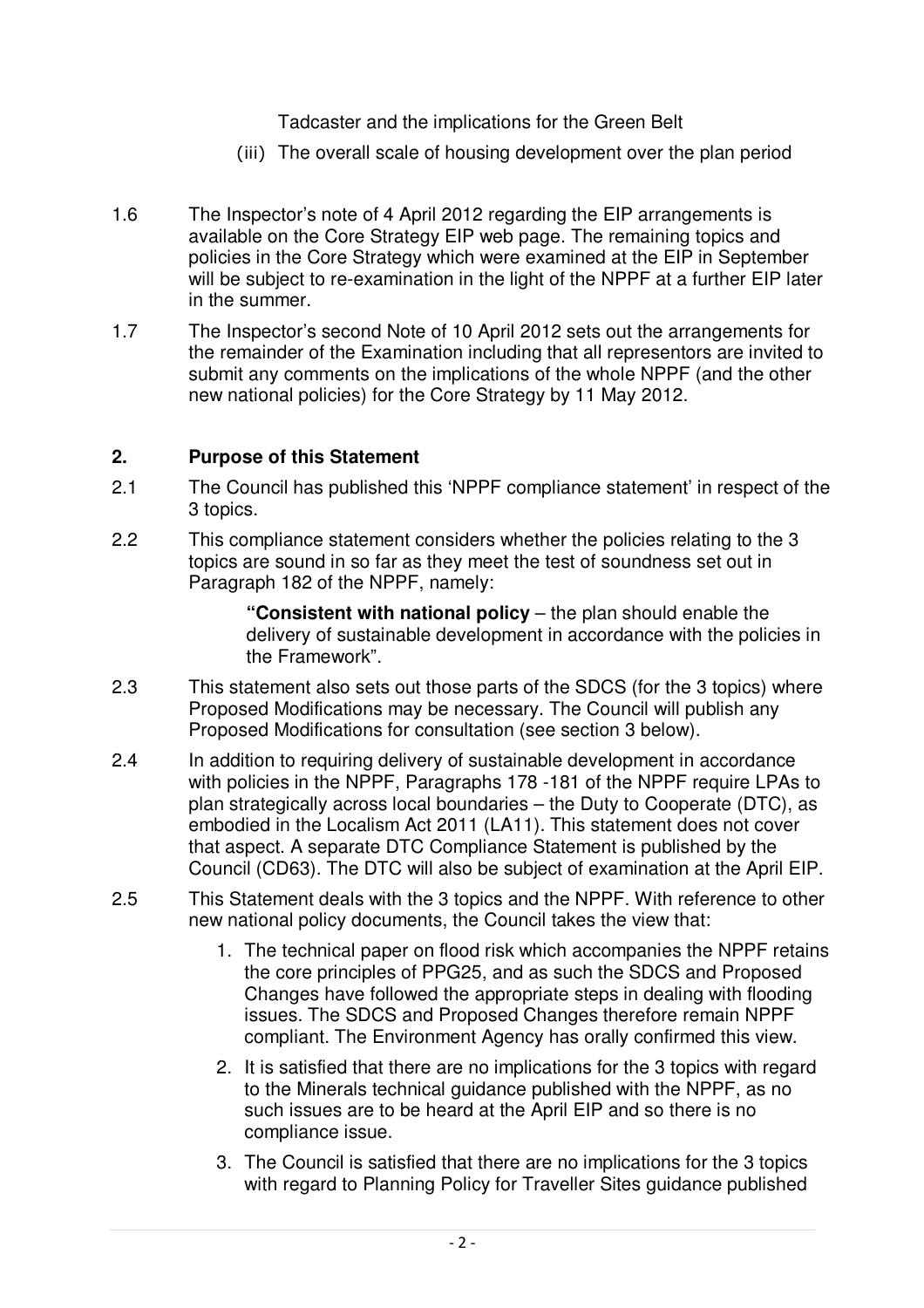on 23 March 2012 as no such issues are to be heard at the April EIP and so there is no compliance issue.

The latter two points will be considered in the Council's Part 2 of the Compliance Statement which will analyse other SDCS issues and any consultation responses to the Inspector's deadline of 11 May. Any issues will be considered at the August EIP.

# **3. Next Steps**

- 3.1 The Council will consider all third party responses to the Inspector's consultation on the NPPF (which finishes on 11 May) and take account of the debate at the April EIP, when it assesses the implications of the NPPF in relation to the remaining topics and policies in the Core Strategy.
- 3.2 The Council will then issue a further 'NPPF compliance statement' towards the end of May in respect of all other SDCS policies (not covered by the April EIP).
- 3.3 The Council will also publish any Proposed Modifications for consultation prior to a reconvened EIP later in the summer (likely to be 21 August 2012), which will provide the opportunity for those remaining NPPF compliance issues to be examined.
- 3.4 In that way the Inspector will be able to take into account all parties' views when the SDCS is re-examined in August.
- 3.5 The August EIP will only consider the SDCS in relation to the NPPF and not re-open the examination on other tests of soundness as these have already been considered in the September EIP.

# **4. The Assessment Approach**

- 4.1 In undertaking the assessment the Council considers the following points should be born in mind:
- 4.2 In principle the Council takes the view that the SDCS policies were compliant with national policy as embodied in the wide ranging, lengthy and detailed guidance set out in PPGs and PPSs.
- 4.3 Given that the NPPF is based extensively on the superseded national policy documents, then it is unlikely that the SDCS policies would now fail to comply.
- 4.4 It is only where the NPPF now differs from previous guidance there may be an issue.
- 4.5 However this compliance statement does positively analyse the requirements of the NPPF in relation to the 3 topics and assesses whether the approach and policies are consistent with national policy.
- 4.6 In determining whether the policies are consistent, it should be noted that it is not necessarily inconsistent if the SDCS does not exactly mirror the NPPF, for a number of reasons set out below.
- 4.7 There is no need to amend the SDCS to simply repeat national policy. Where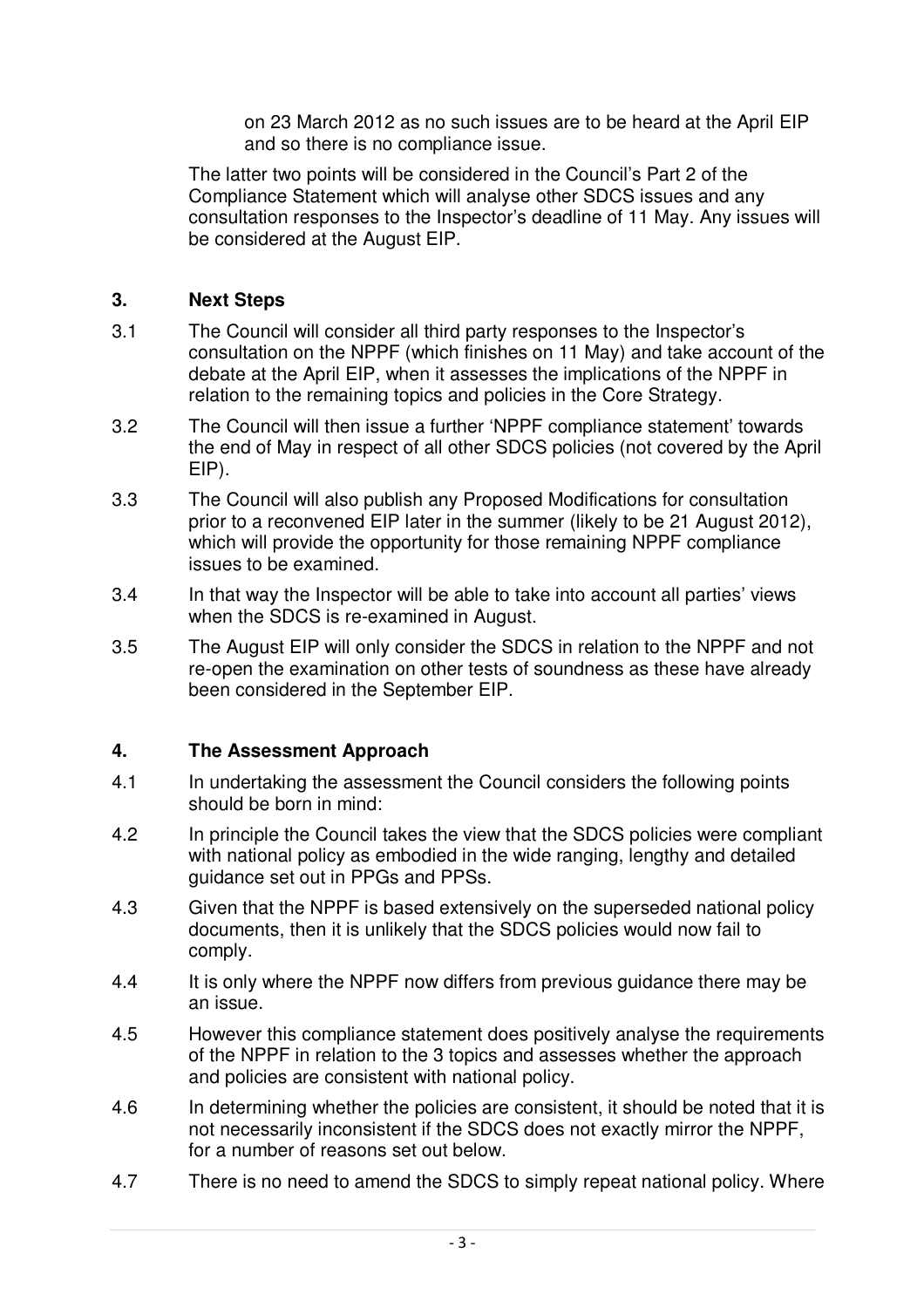the SDCS does not specifically refer to an element of the NPPF, there is little point in adding something to the SDCS because the SDCS is silent on a particular point. The NPPF should be read in conjunction with the SDCS.

- 4.8 One of the over-arching themes of the NPPF is that decisions should be taken locally and not imposed top-down. Various parts of the NPPF set out that policies in Local Plans should be developed in the light of evidence, including Paragraph 10 which says that "*plans and decisions need to take local circumstances into account, so that they respond to the different opportunities for achieving sustainable development in different areas*". Paragraph 209 says that the NPPF "*aims to strengthen local decision making and reinforce the importance of up-to-date plans*". The SDCS is the local interpretation of national policy taking into account local circumstances and evidence and in the light of the views of the local community.
- 4.9 So effectively this statement demonstrates where the 3 topics Proposed Changes are consistent with the NPPF, and also highlights where the policies are not exactly the same. Where there is an apparent difference, this is assessed as to whether there is:
	- (a) a need for Proposed Modifications to the SDCS to ensure consistency with the NPPF; or
	- (b) no modification is required because:
	- The NPPF can be read alongside the SDCS or
	- It is appropriate, within the guidance set out in the NPPF that the SDCS is different because it is based on a locally derived, proportionate evidence base.
- 4.10 This statement deals with the principles of the approach taken through the January 2012 Proposed Changes in relation to the 3 topics and the specifics of those Proposed Changes. It does not pick up at this stage any consequential amendments which may be needed in the text of the SDCS for example to delete references to cancelled guidance and replace with reference to NPPF. It is expected that consequential updates will be 'additional modifications' to be made by the Council prior to adoption as necessary.

# **Scope of this Statement**

- 4.11 This Statement is intended to cover only those 3 topics which will be the subject of the April EIP. However, because the 3 topics and the published Proposed Changes have been considered within the existing overall strategy set out in the SDCS, it seems appropriate to also consider NPPF compliance on the overall approach in the SDCS to promoting sustainable development, and the strategy for establishing the pattern of growth at the same time. It is difficult to separate this issue from the scale and distribution element.
- 4.12 As such, Section 5 of this statement demonstrates how the principles of the scale and distribution in the SDCS are compliant with NPPF, and then Section 6 deals with the Proposed Changes element.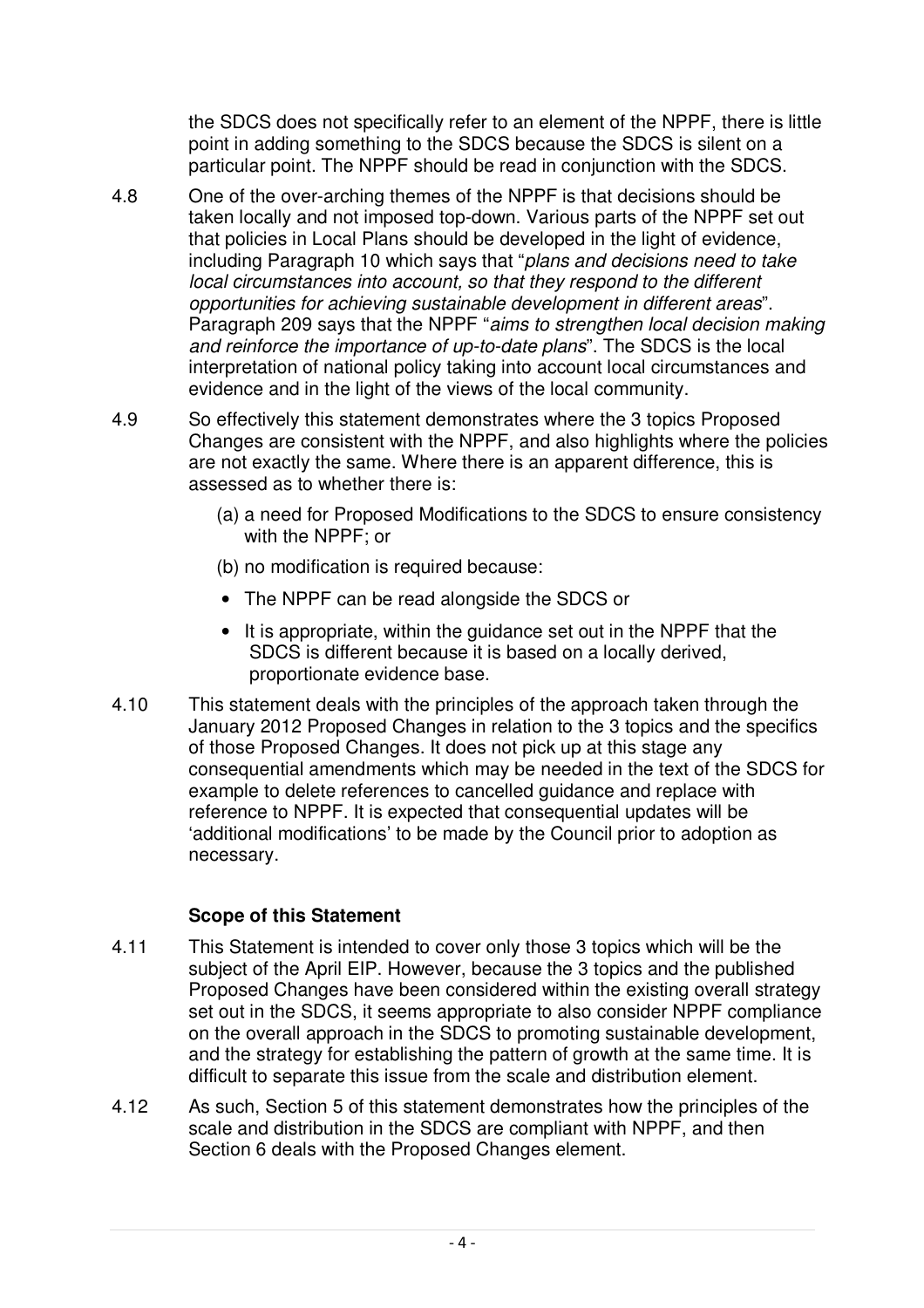# **5. SDCS Overall Scale and Distribution Strategy**

- 5.1 This section covers the over-arching Core Strategy approach to scale and distribution of housing growth and its consistency with the NPPF. The next section (6) deals specifically with the Proposed Changes scale and distribution of new housing requirement.
- 5.2 The section sets out the relevant extracts from the NPPF and assesses how the SDCS is consistent on these aspects.

# *NPPF Presumption in favour of Sustainable Development*

5.3 Paragraph 6 of the NPPF states that the purpose of the planning system is to contribute to the achievement of sustainable development. The policies in paragraphs 18 to 219, taken as a whole, constitute the Government's view of what sustainable development in England means in practice for the planning system. Paragraph 7 of the NPPF identifies that there are three dimensions to sustainable development: economic, social and environmental. Paragraph 15 of the NPPF requires that "Policies in Local Plans should follow the approach of the presumption in favour of sustainable development so that it is clear that development which is sustainable can be approved without delay. All plans should be based upon and reflect the presumption in favour of sustainable development, with clear policies that will guide how the presumption should be applied locally." Paragraph 151 of the NPPF requires that "Local Plans must be prepared with the objective of contributing to the achievement of sustainable development."

*SDCS*

- 5.4 The SDCS does not have a specific policy which states that there is a presumption in favour of sustainable development. However, the Vision, Aims and Objectives serve this function and the policies in the SDCS follow the approach of the presumption in favour of sustainable development and include clear policies which guide how that presumption should be applied locally.
- 5.5 Because the NPPF includes the presumption in favour of development there is no necessity to include a stand alone policy explicitly repeating this in the SDCS.

# *NPPF strategic priorities*

- 5.6 Paragraph 156 of the NPPF states that "Local planning authorities should set out the strategic priorities for the area in the Local Plan. This should include strategic policies to deliver…the homes and jobs needed in the area". In addition, Paragraph 17 of the NPPF provides 12 principles which include:
	- proactively drive and support sustainable economic development to deliver the homes, business and industrial units, infrastructure and thriving local places that the country needs.…… and set out a clear strategy for allocating sufficient land which is suitable for development in their area, taking account of the needs of the residential and business communities;
	- take account of the different roles and character of different areas, promoting the vitality of our main urban areas, protecting the Green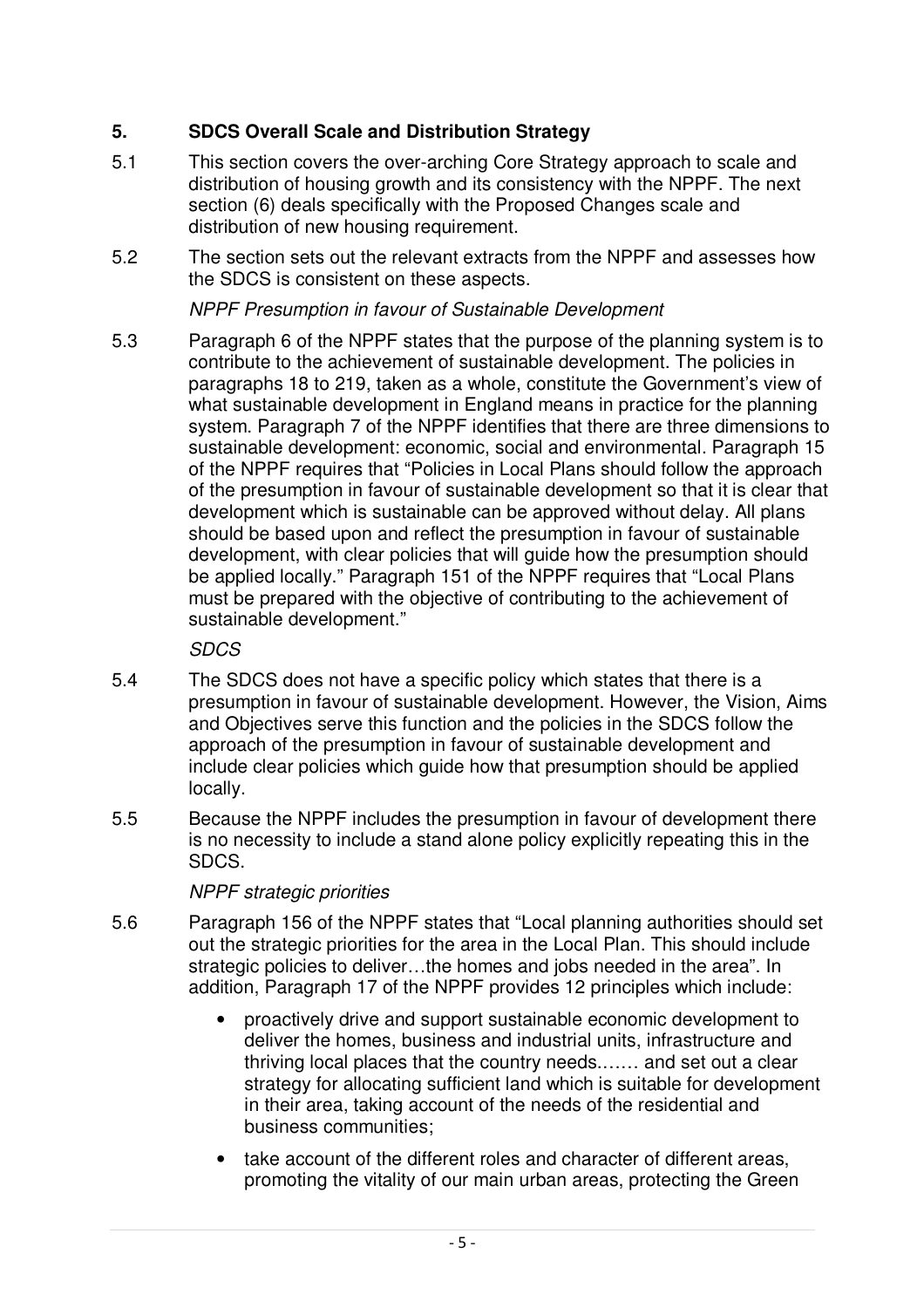Belts around them, recognising the intrinsic character and beauty of the countryside and supporting thriving rural communities within it;

- encourage the effective use of land by reusing land that has been previously developed (brownfield land), provided that it is not of high environmental value;
- actively manage patterns of growth to make the fullest possible use of public transport, walking and cycling, and focus significant development in locations which are or can be made sustainable; and

## *SDCS Vision, Aims and Objectives*

- 5.7 The SDCS meets these requirements and is therefore consistent with the NPPF as demonstrated in Chapter 3 which contains the Vision, Aims and Objectives. These provide a clear direction for development in Selby District over the plan period.
- 5.8 Paragraph 3.3 in particular states that the Council wishes to ensure that future development is sustainable. Paragraph 3.4 states that in order to deliver the vision in a sustainable manner the SDCS pursues a number of strategic aims and objectives to guide the location, type and design of new development.
- 5.9 The aims include for example, establishing the spatial context for meeting the housing, economic, recreational, infrastructure and social needs of Selby **District**
- 5.10 Further, the SDCS is consistent with the approach in the NPPF (at paragraphs 30, 34 and 37) which seeks to ensure that plans promote a pattern of development which facilitates the use of sustainable modes of transport, ensures developments are located where the need to travel will be minimised and aim for a balance of land uses within their area so that people can be encouraged to minimise journey lengths for employment, shopping, leisure, education and other activities.
- 5.11 The SDCS contains some 17 objectives, (which are reflected in the core policies) of the SDCS and include for example, (1) enhancing the role of the three market towns as accessible service centres; (2) supporting rural regeneration; (3) concentrating new development in the most sustainable locations, where reasonable public transport exists, and taking full account of local needs and environmental, social and economic constraints; (6) locating development in areas of lowest flood risk; (7) promoting the efficient use of land including re-use of existing buildings and previously developed land for appropriate uses in sustainable locations; (8) minimising the need to travel; and (9) developing the economy.
- 5.12 **Therefore the SDCS vision, aims and objectives are consistent with the NPPF in terms of promoting sustainable development and establishing clear priorities consistent within the planning principles**.

*SDCS Spatial Development Strategy*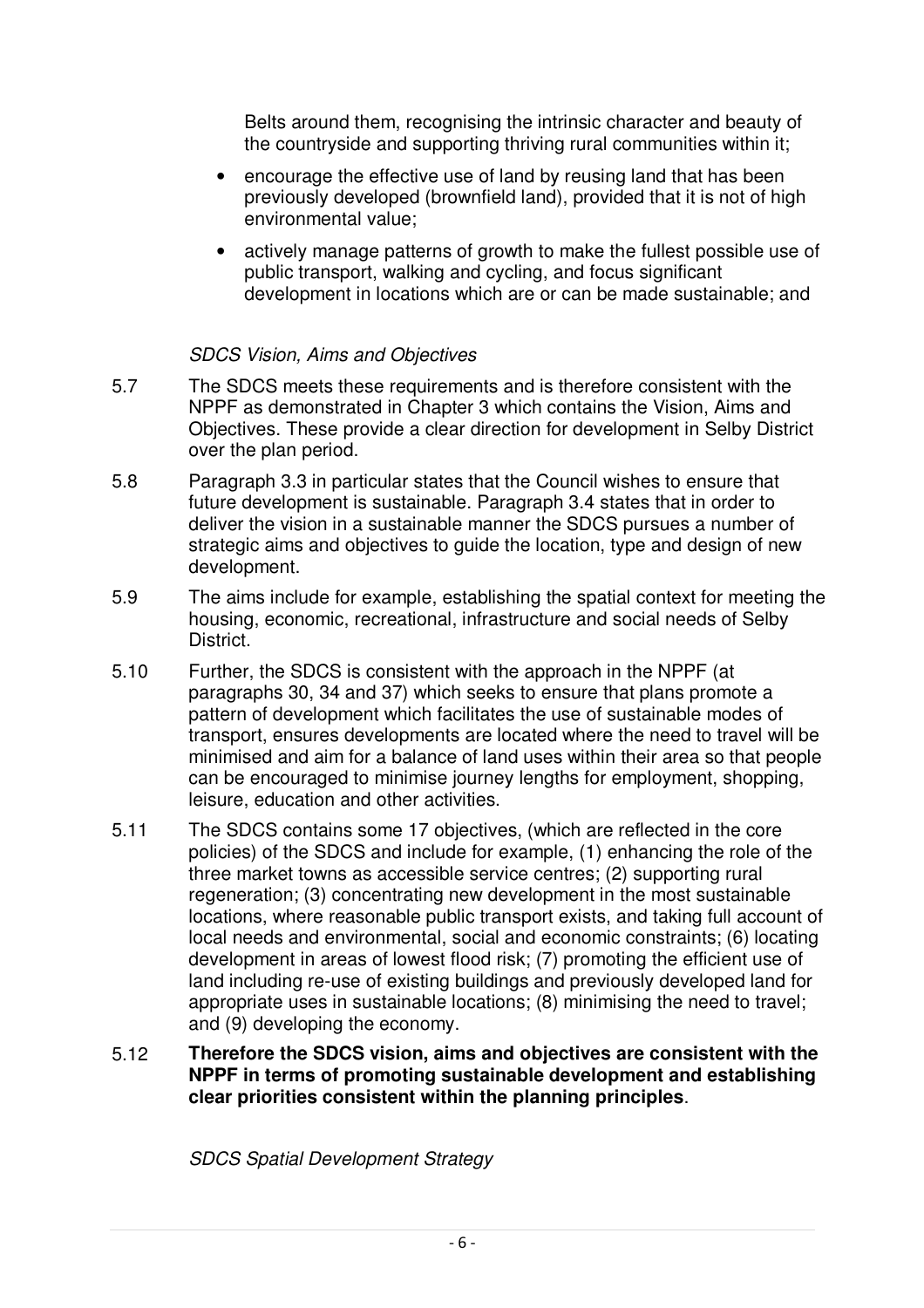- 5.13 Further, Chapter 4 of the SDCS sets out the Spatial Development Strategy which establishes the settlement hierarchy most appropriate to local circumstances which will be used to guide future development. Paragraphs 4.15 – 4.29 of the SDCS in particular describe the roles and strategy for each of the layers of the hierarchy
- 5.14 Paragraphs 4.30 4.41 of the SDCS set out that in addition to these specific geographical priorities and strategy, that other locational factors/principles will also influence the allocation of sites in DPDs and consideration of development proposals. These include:

(a) PDL - high priority to previously developed land where this can be done without compromising other over-riding sustainability considerations and housing delivery.

(b) Flood Risk - the application of the sequential tests when identifying land for development.

(c) Accessibility - the importance of new development being accessible by modes of transport other than the private car and where the need to travel is minimised.

(d) Green Belt

(e) Character of Individual Settlements – safeguarding of strategic countryside gaps

- 5.15 Policy CP1 of the SDCS sets out the broad policy framework for delivering the spatial development strategy and that the location of future development in Selby District will be based on a number of principles. For example the majority of new development will be directed to the towns and more sustainable villages depending on their future role as employment, retail, and service centres, the level of local housing need and particular environmental, flood risk and infrastructure constraints.
- 5.16 Background Paper 3 (CD22b) (and earlier versions at various stages) and the Draft Core Strategy (2010) clearly set out why and how the spatial development strategy was chosen and why other alternative options were rejected.
- 5.17 **Therefore in strategic terms, Policy CP1 and the spatial development strategy as set out in the SDCS are consistent with the NPPF policy for promoting sustainable development taking into account relevant locational principles.**

# *SDCS Creating Sustainable Communities and Scale And Distribution Of Housing*

- 5.18 Chapter 5 of the SDCS sets out the policies to achieve 'creating sustainable communities'. Paragraphs 5.1 – 5.28 of the SDCS set out the context and summarise how the amount and distribution of new housing has been determined through the Core Strategy process.
- 5.19 Paragraph 5.10 of the SDCS sets out that the distribution of new housing in Policy CP2 is primarily influenced by the following factors: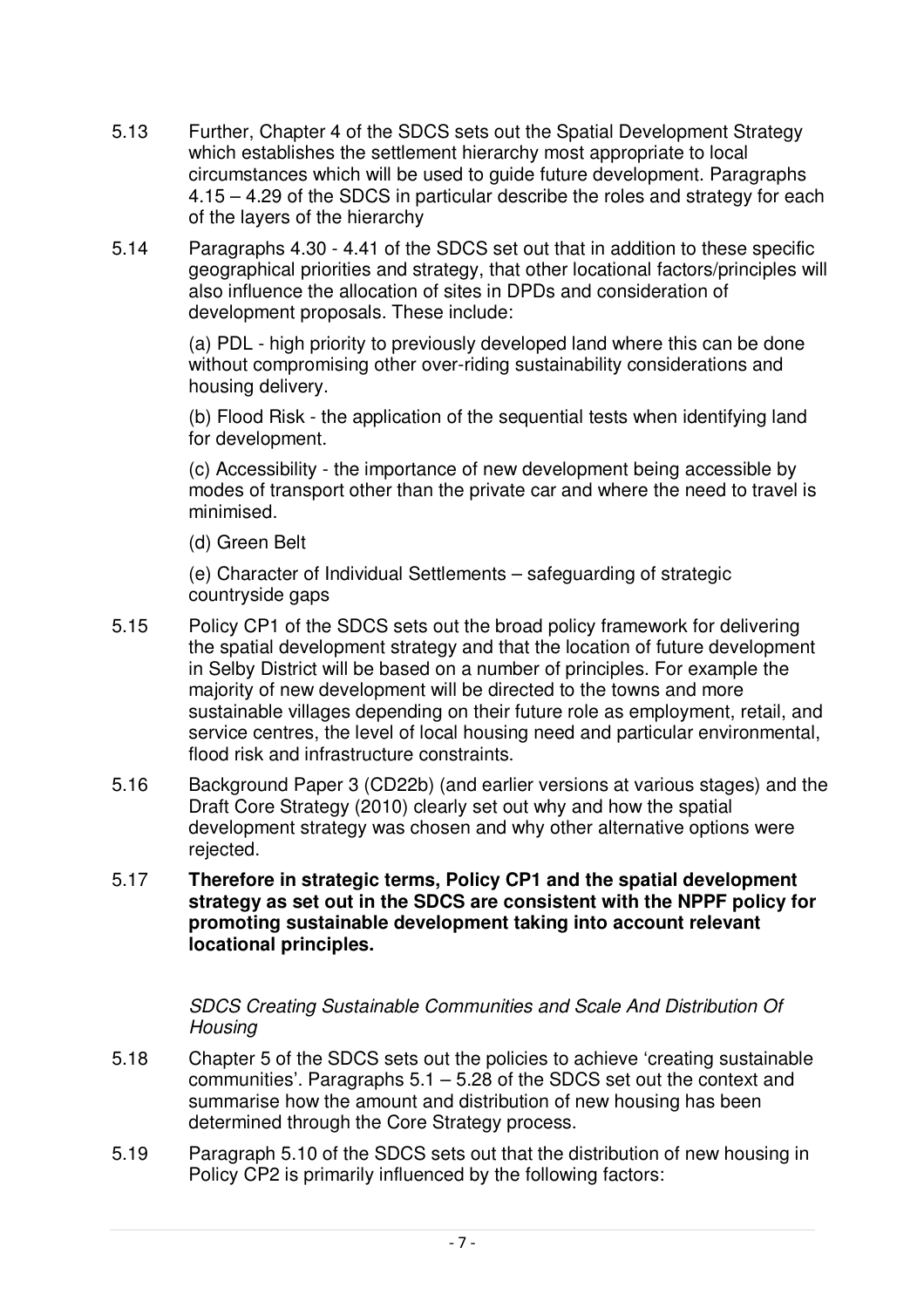- evidence on the scale of housing growth from the former Regional Spatial Strategy:
- the spatial strategy for the District set out in Policy CP1:
- the location of housing need as indicated in the Strategic Housing Market Assessment, and
- the capacity of Selby town to accept additional housing development, particularly having regard to highway<sup>2</sup> and flood risk<sup>3</sup> issues within the town.
- 5.20 This approach is consistent with Paragraph 50 of the NPPF which states that "To deliver a wide choice of high quality homes, widen opportunities for home ownership and create sustainable, inclusive and mixed communities, local planning authorities should: plan for a mix of housing based on current and future demographic trends, market trends and the needs of different groups in the community (such as, but not limited to, families with children, older people, people with disabilities, service families and people wishing to build their own homes); [and] identify the size, type, tenure and range of housing that is required in particular locations, reflecting local demand;"
- 5.21 Further, with regard to the flood risk issue, which is a particular and significant issue for Selby District and identified in the SDCS, the approach for the distribution of housing (as set out in paragraph 5.19 above) is consistent with Paragraph 100 of the NPPF which says: "Inappropriate development in areas at risk of flooding should be avoided by directing development away from areas at highest risk, ….. Local Plans should be supported by Strategic Flood Risk Assessment ……Local Plans should apply a sequential, risk-based approach to the location of development to avoid where possible flood risk to people and property and manage any residual risk, taking account of the impacts of climate change, by: applying the Sequential Test; if necessary, applying the Exception Test;…..".
- 5.22 With specific reference to the overall scale of housing, the SDCS (May 2011) proposed that the RSS figure of 440 dpa was the appropriate scale of housing as it was an objective assessment of need agreed cross-boundaries and was ultimately the extant development plan to which the SDCS must conform. However the Inspector reached the conclusion that the Council's case for relying on the RSS figure was not sufficiently robust. The Inspector asked the Council to reconsider the overall housing target in the light of the most up-to-date evidence and said that if it intends to rely on a housing requirement which is significantly below one which is derived from the latest evidence; it will need to provide cogent justification for so doing. The Council has therefore, during the suspension, re-assessed housing numbers. The upto-date assessment established a higher figure of 450 dpa and this was subject to 6 weeks consultation through Proposed Changes (January 2012). That element is considered below in Section 6.
- 5.23 Consistent with the NPPF, the SDCS provides that approximately half of new housing will be located within or adjacent to Selby as the most sustainable

<sup>2</sup> Results of North Yorkshire County Council VISUM traffic model tests 2009

<sup>3</sup> Selby District Strategic Flood Risk Assessment 2009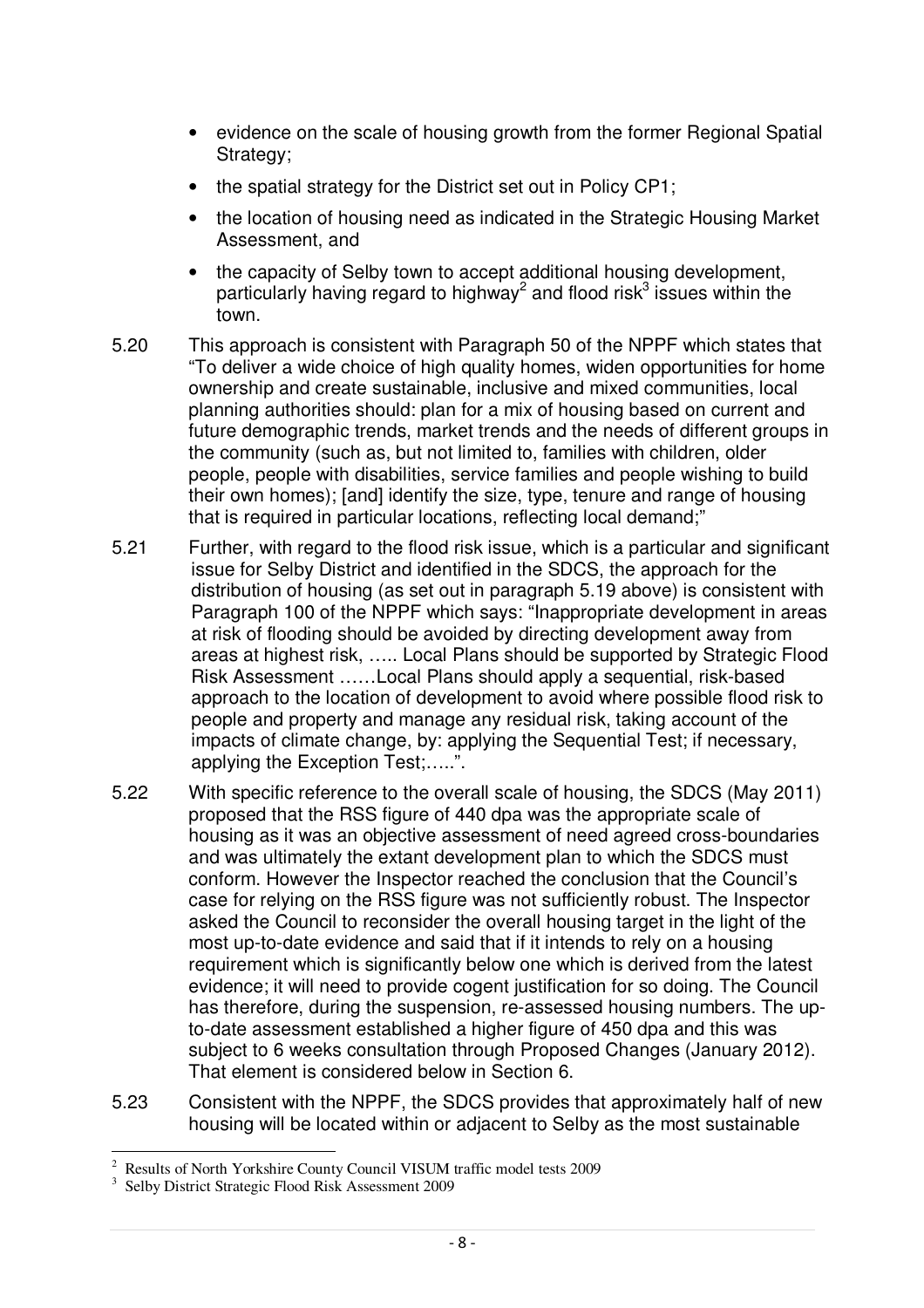settlement within the District (para 5.11 of the SDCS) and this is considered to be the appropriate maximum bearing in mind the existing highway and flood constraints and the desirability of preventing coalescence of Selby with surrounding villages, particularly Brayton (para 5.15 of the SDCS).

- 5.24 Paragraph 5.16 of the SDCS explains that "Outside Selby, housing development is orientated towards meeting local needs and creating balanced communities. Bearing in mind that for the District as a whole, the annual affordable housing needs over the next five years amounts to an unattainable 90% of the total annual requirement<sup>4</sup>, it is more realistic and equitable to consider need on a proportionate basis for each part of the District, rather than on the absolute numbers." This is consistent with the NPPF requirement to assess and meet needs identified through a SHMA.
- 5.25 Paragraph 5.20 however recognises that "Accommodating the full share of affordable housing need arising from within village settlements is not compatible with other sustainability objectives and the Core Strategy recognises that a significant element of the affordable need arising in villages will therefore be catered for in Selby. Nevertheless there is also scope for continued smaller scale growth in a number of larger, more sustainable villages. Additional housing development in these villages will provide support for local services and thereby help secure a network of local services across the more rural parts of the District. These villages provide the main locations for achieving more local availability of affordable housing and their development will help to support and enhance a strong network of services. Provision is therefore made for about a quarter of planned growth to be located within Designated Service Villages. This is consistent with the NPPF planning principles to take account of the different roles and character of different areas, promoting the vitality of our main urban areas, and supporting thriving rural communities within it".
- 5.26 The text in the SDCS is a summary of the approach taken to promoting sustainable development through directing growth to the most sustainable locations which is based on local evidence base and the results of the various stages of public consultation. Background Papers produced at each stage of the plan preparation process set out in more detail the approach used to determine the general distribution of new housing growth amongst the settlement hierarchy; in particular: Background Paper No. 3 – housing distribution options (October 2007, revised September 2008, revised February 2010) and Addendum to Background Paper 3 – January 2012 and Background Paper No. 14 Scale and Distribution of Housing.
- 5.27 In addition, other relevant Background Papers include:
	- No. 1 Travel to Work patterns
	- No. 5 Relative sustainability of villages
	- No. 6 Village Growth Potential
	- No. 7 Strategic development Sites
	- No. 9 Local housing targets (replaced by BP14)

4 Selby District Strategic Housing Market Assessment 2009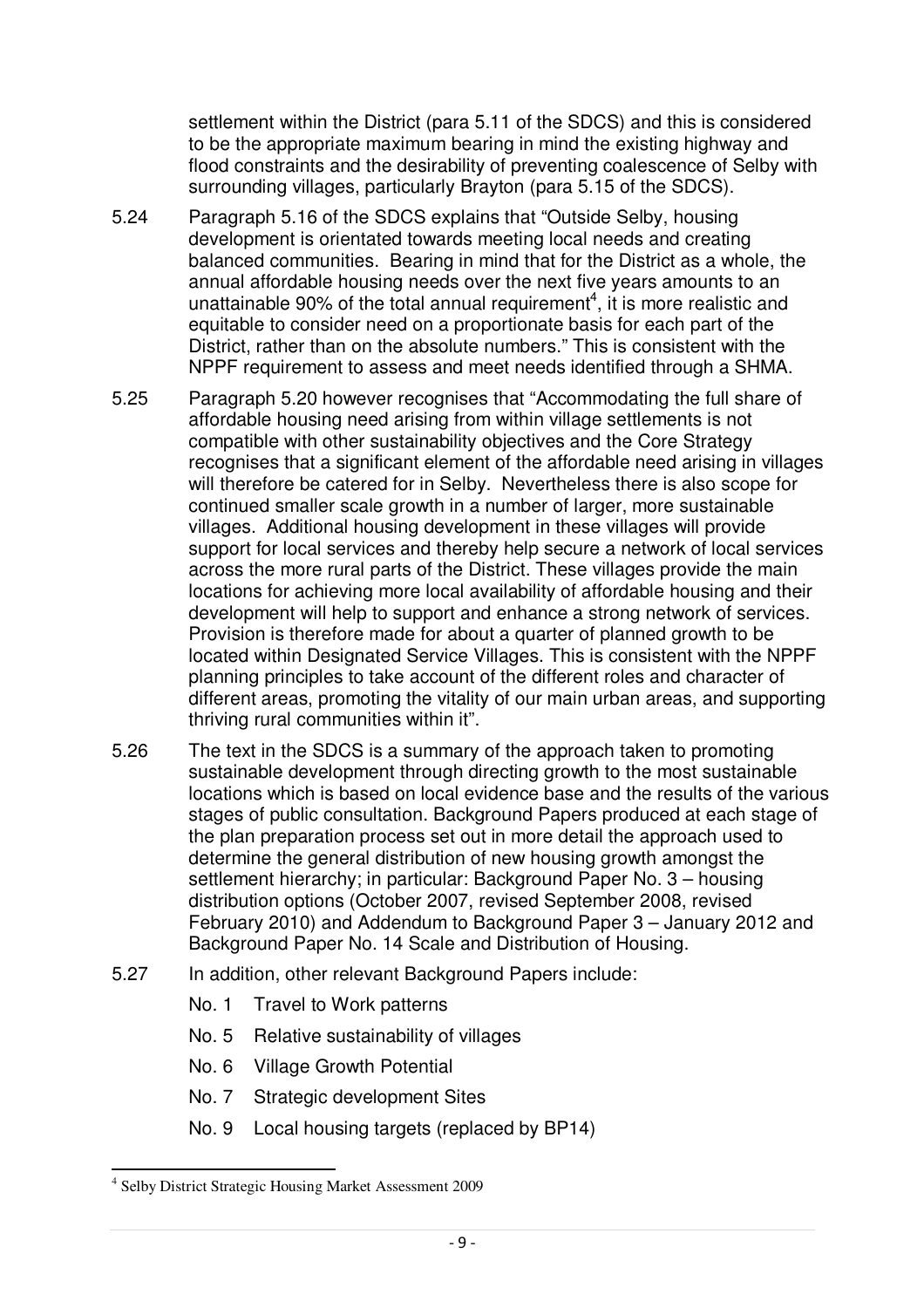No. 10 Landscape appraisals

5.28 **Therefore in strategic terms, Policy CP2 – the scale and distribution of housing is consistent with the NPPF in promoting sustainable development through identifying in principle the most appropriate distribution of growth amongst the settlement hierarchy reflecting the roles of the respective settlements and evidence base.**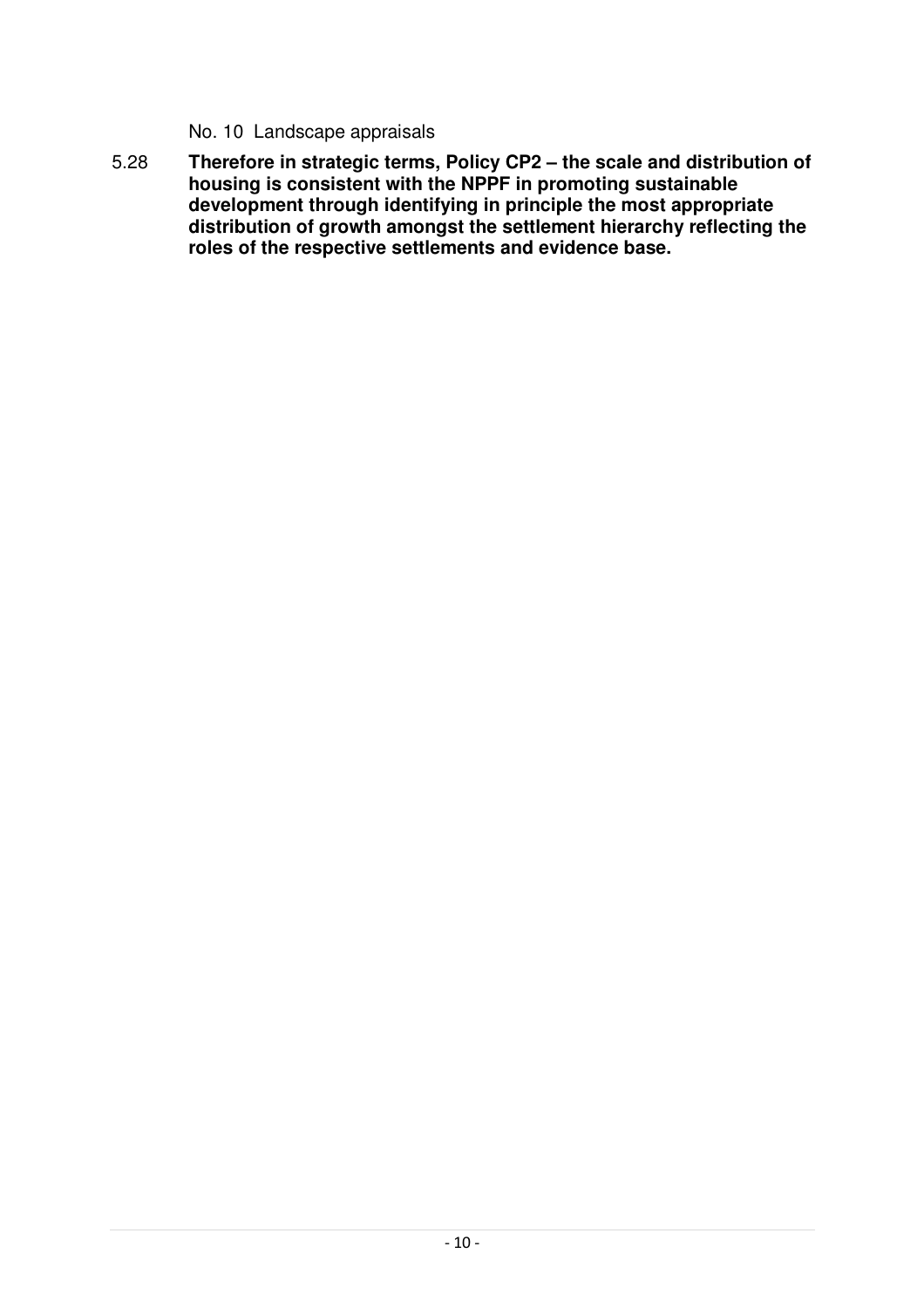# **6. PROPOSED CHANGES**

**The overall scale of housing development over the plan period And**

**The scale of housing and employment development proposed for Tadcaster and the implications for the Green Belt**

- 6.1 Because of the extent of overlap of the issues relating to these two topics, they are dealt with together in this statement.
- 6.2 The Proposed Changes in relation to the scale and distribution of housing development do not alter the principles of the distribution strategy established in the SDCS and as set out above, are consistent with the NPPF.
- 6.3 The detailed Proposed Changes include:
	- a) An increase in the annual average housing target to 450 dwellings per annum as the sustainable level of housing growth over the plan period. This compares to 440 dpa set out in the Regional Spatial Strategy (RSS).
	- b) Revised Policy CP2 to incorporate amended figures for new allocations in Sherburn in Elmet increased from 498 dwellings to 700 dw and Tadcaster has reduced from 457 dw to 360 dw (taking account of rounding)
	- c) Introduction of 'phasing' of housing growth:
		- 6 years at 400 dwellings per annum
		- 5 years at 460 dwellings per annum
		- 5 years at 500 dwellings per annum
	- d) Updated base date to March 2011
	- e) The plan period for the Core Strategy will run from 2012 to 2027 (15 years from the date of adoption).
	- f) Revised Policy CP3
	- g) New Policy CPXX (Green Belt)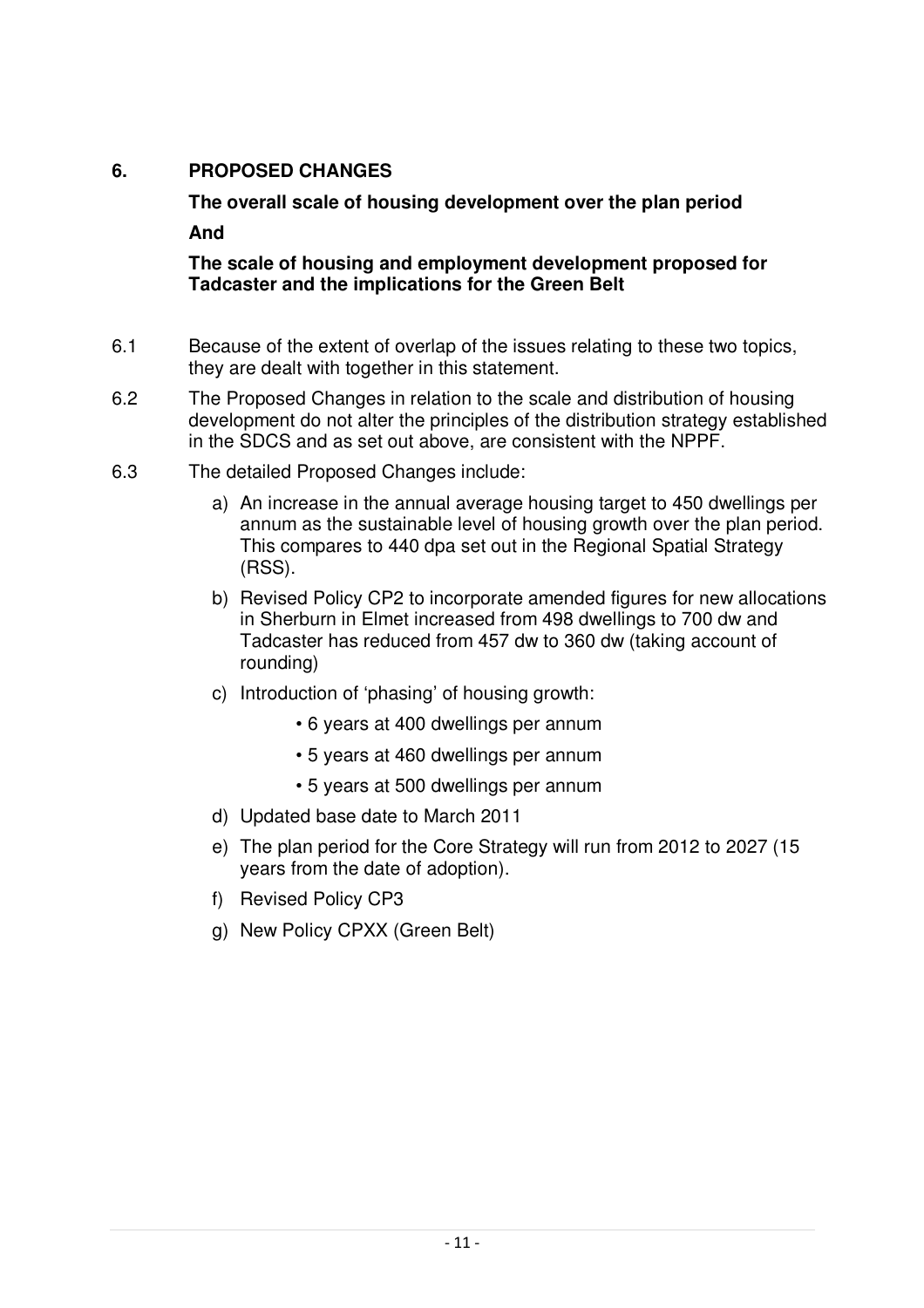**a) An increase in the annual average housing target to 450 dwellings per annum as the sustainable level of housing growth over the plan period. This compares to 440 dpa set out in the Regional Spatial Strategy (RSS);**

**and**

**b) Revised Policy CP2 to incorporate amended figures for new allocations in Sherburn in Elmet increased from 498 dwellings to 700 dw and Tadcaster has reduced from 457 dw to 360 dw (taking account of rounding)**

6.4 As set out above, the overall level of housing has been changed in the light of an up-to-date assessment of the District housing requirement. However it should be noted that the principal methodology for distributing new housing growth remains unaltered as part of the Proposed Changes. Only the precise proportions have been amended in the light of returning to specific data in the SHMA.

# *SDCS Proposed Changes:*

- 6.5 In re-assessing the housing requirement for the District during the EIP suspension the Council has published (January 2012) the following which explain the process:
	- Arup Housing Paper, November 2011 (CD56)
	- Addendum to Background Paper 3 (CD22b)
	- New Background Paper 14 (CD22m)
- 6.6 The proportionate and up-to-date evidence base which supports the approach is contained in and takes account of the following:
	- Selby SHMA 2009 (CD24)
	- NYSHMA 2011 (CD54)
	- SHLAA update 2011 (CD55)
	- SA Addendum (CD17h)
	- IDP Addendum (CD19a)
	- HRA Addendum (CD18b)
- 6.7 Further sources of latest evidence include:
	- 2010 based ONS population projections (March 2012)
	- Migration data
	- REM job forecasts
	- Consideration of housing figures in adjoining LPAs Core Strategies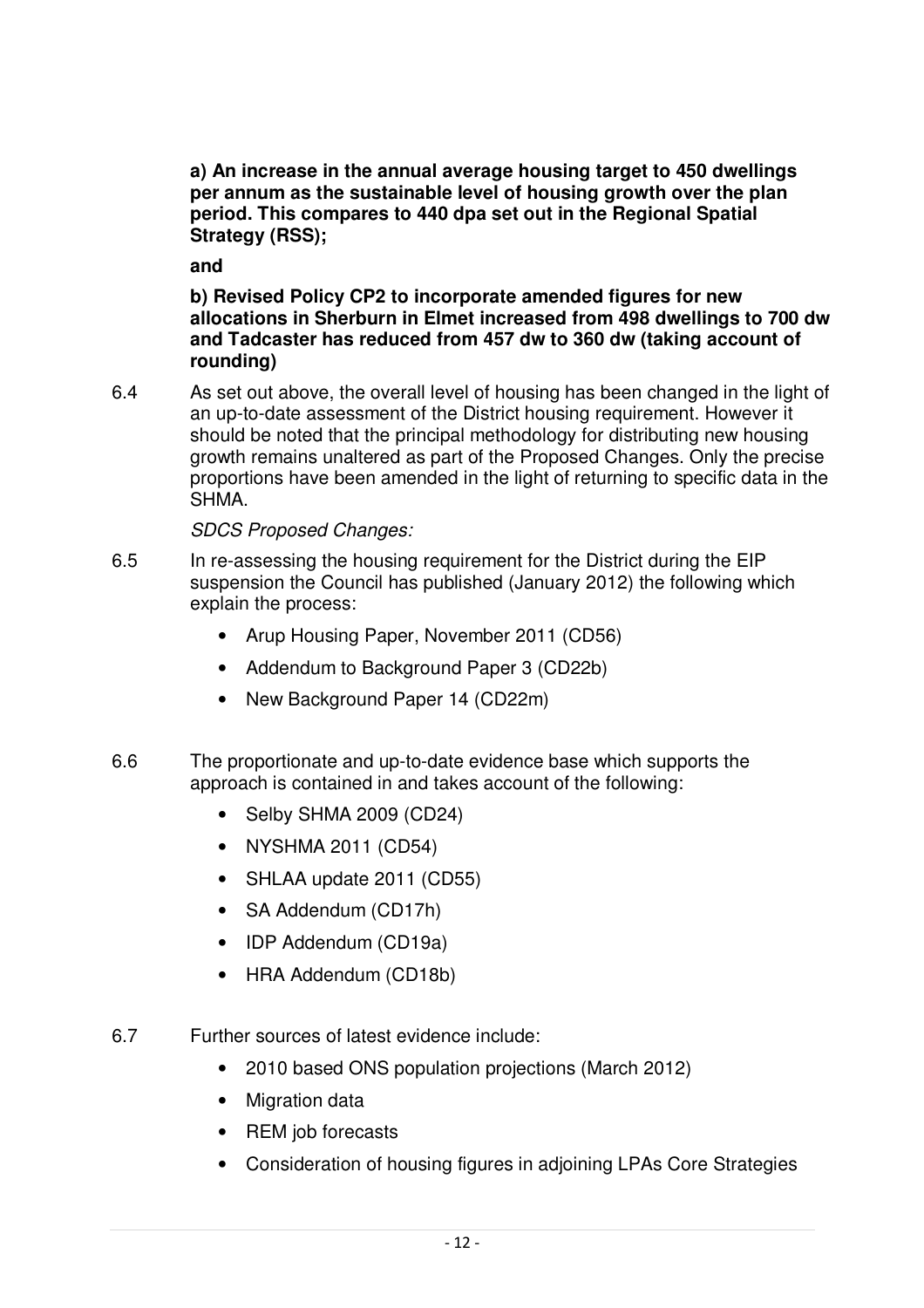- 6.8 The Council has published alongside this NPPF Statement and the DTC Statement (CD63), a new Housing Context Paper (CD56a – Arup, April 2012), which sets out the Council's up-to-date position on the housing requirement of 450 dpa in response to representations received during the Proposed Changes consultation and in the light of the DTC and new NPPF. That paper should be read in conjunction with this statement as it sets out in detail the evidence and assumptions used in deriving the appropriate housing figure consistent with the NPPF.
- 6.9 This approach and final housing figure are consistent with the NPPF Paragraph 14 which says that local planning authorities should positively seek opportunities to meet the development needs of their area and Local Plans should meet objectively assessed needs, with sufficient flexibility to adapt to rapid change.
- 6.10 The DTC Statement and Housing Context paper (April 2012) (CD56a) evidence shows that the Council's approach is also consistent with Paragraph 17 of the NPPF which says that Plans should be kept up-to-date, and be based on joint working and cooperation to address larger than local issues and every effort should be made objectively to identify and then meet the housing, needs of an area. Further, through considering house prices, migration and economic drivers, the re-assessed housing figure and thus Proposed Change take account of market signals, and set out a clear strategy for allocating sufficient land which is suitable for development in line with NPPF guidance
- 6.11 In that respect the Arup paper also shows that the revised housing figure is consistent with NPPF Paragraph 47 which states that "To boost significantly the supply of housing, local planning authorities should: use their evidence base to ensure that their Local Plan meets the full, objectively assessed needs for market and affordable housing in the housing market area, as far as is consistent with the policies set out in this Framework".
- 6.12 Consistent with the NPPF (paragraph 47) the Council has also produced an up-to-date 2011 SHLAA (CD55) which identifies a supply of specific deliverable sites sufficient to provide five years' worth of housing against the housing requirements with an additional buffer of 5% (moved forward from later in the plan period) to ensure choice and competition in the market for land and a supply of specific, developable sites or broad locations for growth, for years 6-10 and, where possible, for years 11-15.
- 6.13 The Proposed Changes also provide a revised housing trajectory for the plan period and revised Policy CP3 which sets out a housing implementation strategy describing how the Council will maintain delivery of a five-year supply of housing land to meet the housing target, consistent with paragraph 47.
- 6.14 In determining the distribution of the housing requirements, the Proposed Change in CP2 follows the principle set out in the SDCS that new growth should reflect the identified housing needs evidenced in the SHMA (balanced with other factors) and that the Local Service Centres should meet their own local needs as the most sustainable locations (after the focus of development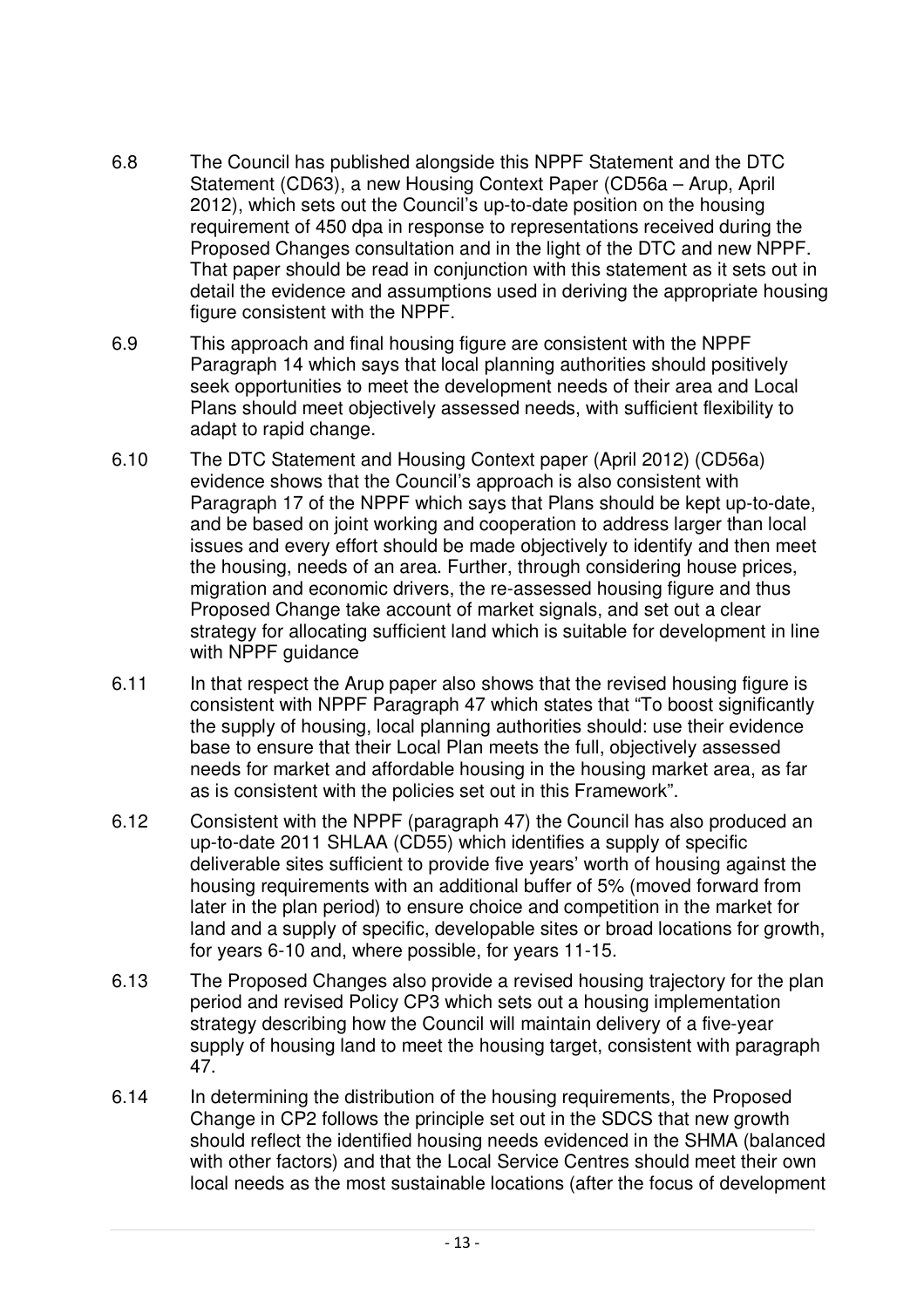in the Principal Town). This approach is consistent with Paragraph 50 of the NPPF which says that "to deliver a wide choice of high quality homes, widen opportunities for home ownership and create sustainable, inclusive and mixed communities, local planning authorities should: plan for a mix of housing based on current and future demographic trends, market trends and the needs of different groups in the community and identify the size, type, tenure and range of housing that is required in particular locations, reflecting local demand".

- 6.15 The level of and distribution of housing growth defined by the Proposed Changes are consistent with Paragraph 154 of the NPPF which says that "Local Plans should be aspirational but realistic. They should address the spatial implications of economic, social and environmental change. Local Plans should set out the opportunities for development and clear policies on what will or will not be permitted and where." The scale of development proposed in Tadcaster for example is based on a realistic and objective assessment of, the settlement's own needs (demand in the SHMA) and the aspiration that additional housing (and employment) development will support the local services and facilities in the town. The level of growth proposed is realistic having tested the capacity of the local infrastructure and assessed land availability. Evidence is provided in the Addendum to the IDP (CD19a) and in the update to the SHLAA 2011 (CD55) respectively. This evidence base has been developed in co-operation with public bodies to assess cross boundary impacts, consistent with Paragraph 157 of the NPPF. Additional mechanisms and flexibility to ensure delivery are provided by Proposed Changes to Policy CP3 and the introduction of a strategic Green Belt policy (CPXX).
- 6.16 The Proposed Changes on scale and distribution have been developed in the light of a proportionate evidence base, consistent with paragraph 158 of the NPPF. The Arup April 2012 paper sets out how the assessment has taken account of adequate, up-to-date and relevant evidence about the economic, social and environmental characteristics and prospects of the area and that they take full account of relevant market and economic signals in determining the most appropriate housing figure. This is consistent with paragraph 158.
- 6.17 The Council's 2009 SHMA has informed the Proposed Changes, as has the recent NYSHMA 2011 which is consistent with paragraph 159 of the NPPF which sets out that local planning authorities should have a clear understanding of housing needs in their area by preparing a Strategic Housing Market Assessment to assess their full housing needs, working with neighbouring authorities where housing market areas cross administrative boundaries. Further, the Arup Housing Context paper (April 2012) (CD56a) provides a full account of how the assessment of the revised housing figure meets household and population projections, taking account of migration and demographic change in line with paragraph 159. Also, in line with this paragraph, the Proposed Changes take into account the Strategic Housing Land Availability Assessment which establishes realistic assumptions about the availability, suitability and the likely economic viability of land to meet the identified need for housing over the plan period.
- 6.18 The Proposed Changes have been subject to Sustainability Appraisal and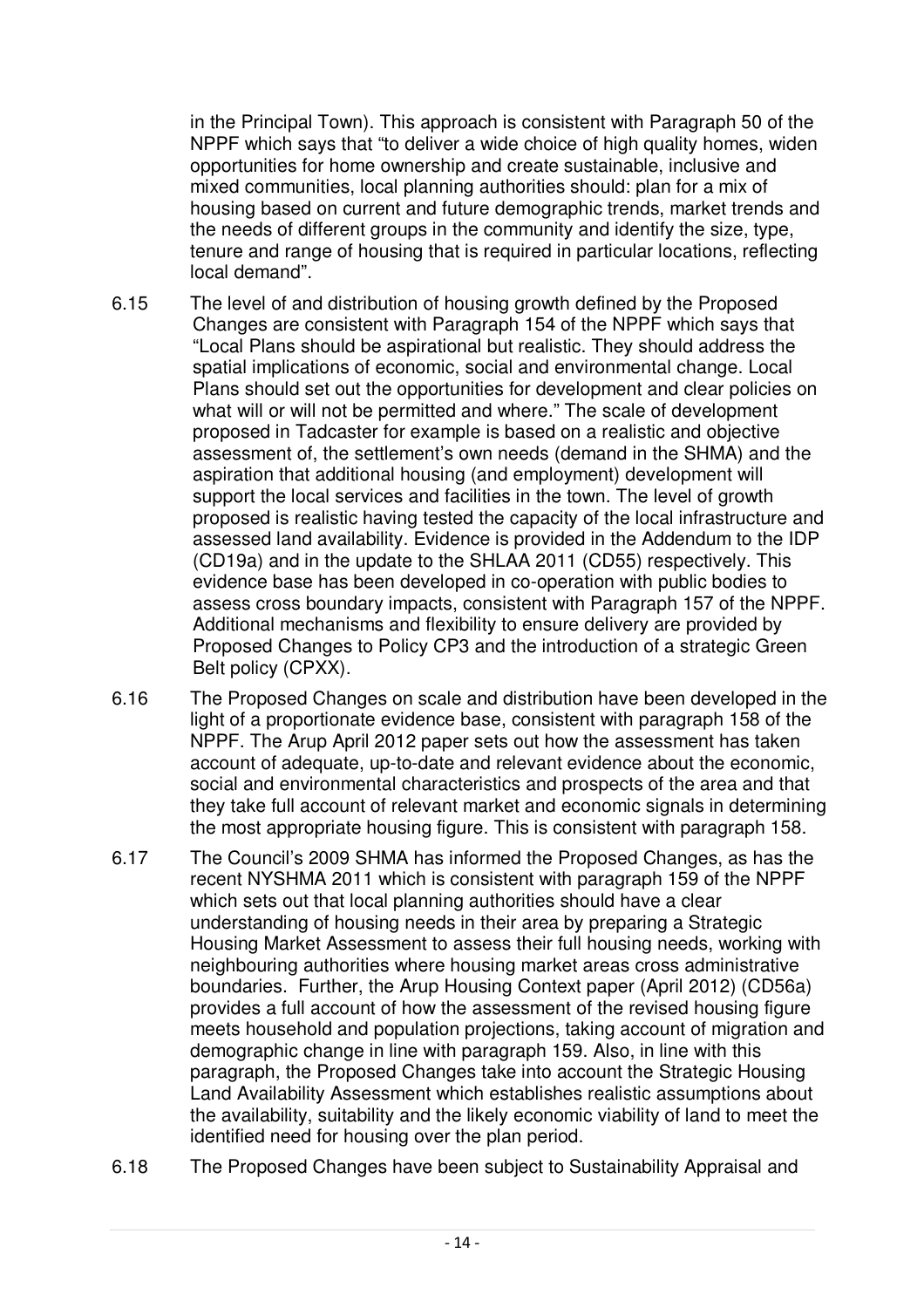Habitats Regulations Assessment (both addenda are available as core documents CD17h and CD18b) consistent with Paragraph 166 of the NPPF. The Strategic Flood Risk Assessment (CD30 - 32) also forms part of the evidence base.

- 6.19 Paragraph 218 of the NPPF states that where it would be appropriate and assist the process of preparing or amending Local Plans, regional strategy policies can be reflected in Local Plans by undertaking a partial review focusing on the specific issues involved. Local planning authorities may also continue to draw on evidence that informed the preparation of regional strategies to support Local Plan policies, supplemented as needed by up-todate, robust local evidence.
- 6.20 In summary, the further work that has been undertaken during the suspension in assessing the annual housing needs is consistent with these NPPF requirements. The latest Housing Context report (Arup, April 2012, CD56a), published by the Council alongside this Statement, provides the evidence that the approach is consistent with the NPPF, having been concluded following the publication of the NPPF in March.
- 6.21 **Therefore it is demonstrated that, based on the most up-to-date evidence above, the approach taken and the proposed scale and distribution of housing in the Proposed Changes are entirely consistent with the NPPF requirements.**
	- **c) Introduction of 'phasing' of housing growth:**
		- **• 6 years at 400 dwellings per annum**
		- **• 5 years at 460 dwellings per annum**
		- **• 5 years at 500 dwellings per annum**
- 6.22 The concept of phasing was introduced by the Council at Proposed Changes stage in the light of evidence from the Arup (November 2011) (CD56) study which concluded that housing market conditions are likely to be weak for the near future, and thus there could be a case for slightly lower levels of housing delivery in the first five years.
- 6.23 Representations received during the consultation objected to the phased approach as it was viewed as restricting housing growth contrary to national policy.
- 6.24 The Council remain of the view that there is likely to be slow growth but also recognise that there may well be opportunities for increased delivery with the release of the Phase 2 SDLP sites (as indicated in the revised trajectory).
- 6.25 The NPPF is silent on phasing. However it does clearly promote the need for LPAs to boost the supply of housing. The phasing was never intended as a restrictive policy but to ensure development was directed to the most sustainable locations through the Local Plan and to ensure that the housing requirement was not only aspirational but realistic (in line with NPPF).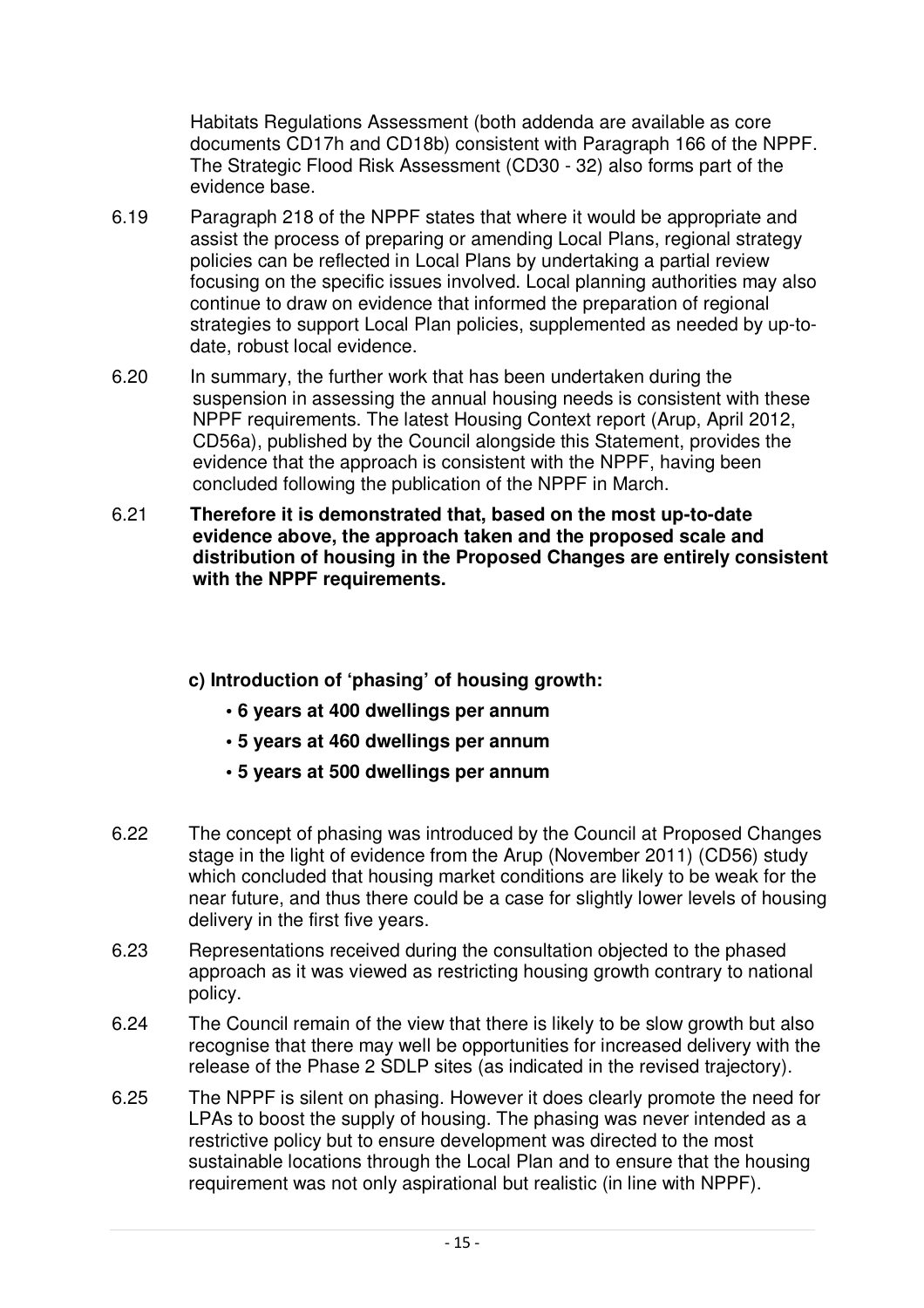- 6.26 On reflection, however, the Council recognise that this could be viewed as a restrictive policy and it is also accepted that it is difficult to precisely define the level of phasing in the later parts of the plan period.
- 6.27 **On this basis the Council propose to delete the phasing element and return to a flat target as contained in the submitted Core Strategy, albeit at the higher figure of 450 dpa for the 15 year period.**

#### **d) Policy CP2 updated to reflect the latest (March 2011) annual monitoring figures for planning permissions (which consequentially alters other figures for example, an increase at Selby from 2336 dw to 2500 dw)**

6.28 Through the Proposed Changes, the base date has been amended to the most up-to-date monitoring figures available (as at 31 March 2011, compared to 31 March 2010 as in the SDCS). Monitoring figures as at 31 March 2012 will not be available until later in the summer. It is not necessary or reasonable to up-date them again prior to adoption as a mathematical exercise. It is simply a base date to work from and can't be updated every year throughout the plan period.

# 6.29 **There are no NPPF consistency issues.**

## **e) The plan period for the Core Strategy will run from 2012 to 2027 (15 years from the date of adoption).**

- 6.30 The plan period in the Proposed Changes is 15 years and the plan period in the SDCS was 15 years. There is no change in the period – only the start date as the timetable for adoption has slipped.
- 6.31 The Proposed Changes elicited objections from third parties that the Plan period should be longer than 15 years.
- 6.32 Paragraph 157 of the NPPF says that "Crucially, Local Plans should:
	- be drawn up over an appropriate time scale, preferably a 15-year time horizon, take account of longer term requirements, and be kept up to date;

## 6.33 **The SDCS and as proposed to be changed is therefore consistent with the NPPF**.

# **f) Revised Policy CP3**

- 6.34 Policy CP3 is proposed to be changed in the light of debate at the September EIP concerning how the Council intends to implement and manage the bringing forward of housing land for future housing growth.
- 6.35 In particular the possible use of CPO was contained in the reasoned justification rather than within a strategic policy. This has been remedied with the revised wording.
- 6.36 In addition, in the light of ensuring that the appropriate scale of development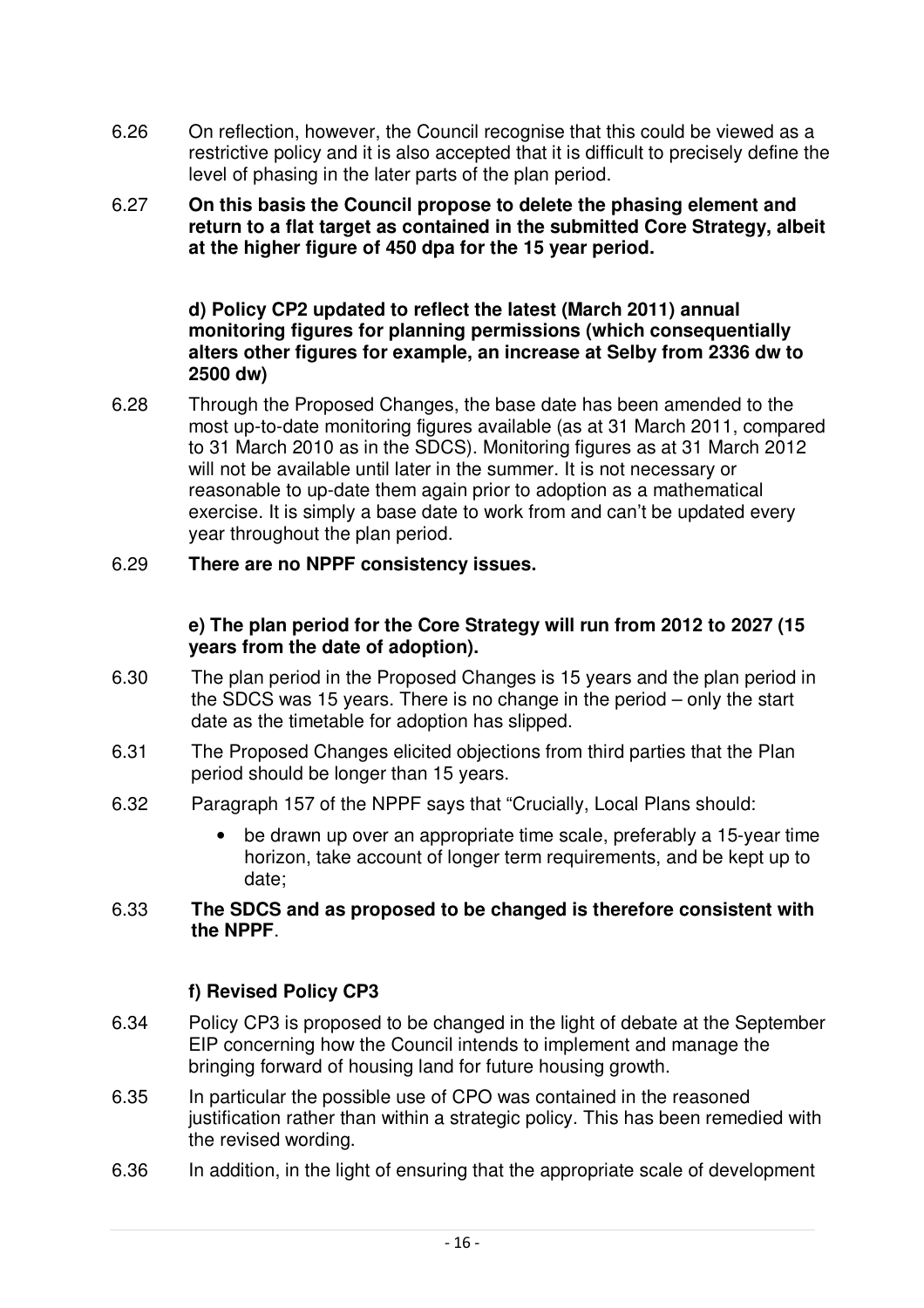is delivered within the established hierarchy of settlements (that is, in line with the proportions identified in revised Policy CP2) further safeguards have been added.

- 6.37 Although there is no specific guidance in the NPPF about monitoring of housing land, Paragraph 47 of the NPPF does require that LPAs set out a housing implementation strategy describing how the Council will maintain delivery of a five-year supply of housing land to meet the housing target. Revised Policy CP3 performs this function consistent with the NPPF.
- 6.38 The revised Policy is also broadly consistent with the intentions of Paragraph 8 of the NPPF which says that the planning system should play an active role in guiding development to sustainable solutions and paragraph 14 which says that plan making means that LPAs should positively seek opportunities to meet the development needs of their area and local plans should meet objectively assessed needs with sufficient flexibility to adapt to rapid change.

# **g) New Policy CPXX (Green Belt)**

- 6.39 The reason for incorporating this policy was to ensure the potential need to undertake a review of boundaries (in order to accommodate growth) was contained within a strategic policy rather than only within the reasoned justification text (as at paragraph 4.39 of the SDCS).
- 6.40 It became inextricably linked to the debate on land availability in Tadcaster as it became clear at the EIP that to accommodate the scale of growth required in the Local Service Centre, there may be a specific issue in the light of nongreen belt land not being made available for development in the plan period.
- 6.41 This issue is dealt with in section 7 below.

# **Other Issues**

# **Windfalls**

- 6.42 Paragraph 48 of the NPPF says that Local planning authorities may make an allowance for windfall sites in the five-year supply if they have compelling evidence that such sites have consistently become available in the local area and will continue to provide a reliable source of supply. Any allowance should be realistic having regard to the Strategic Housing Land Availability Assessment, historic windfall delivery rates and expected future trends, and should not include residential gardens.
- 6.43 The SDCS does not make an allowance for windfalls in the housing land requirement. This approach provides certainty in the plan led approach with windfalls being a bonus in housing land supply rather than being taken into account in the requirement and effectively reducing the amount of allocations required over the plan period.

# 6.44 **There are no consistency issues with NPPF on this point.**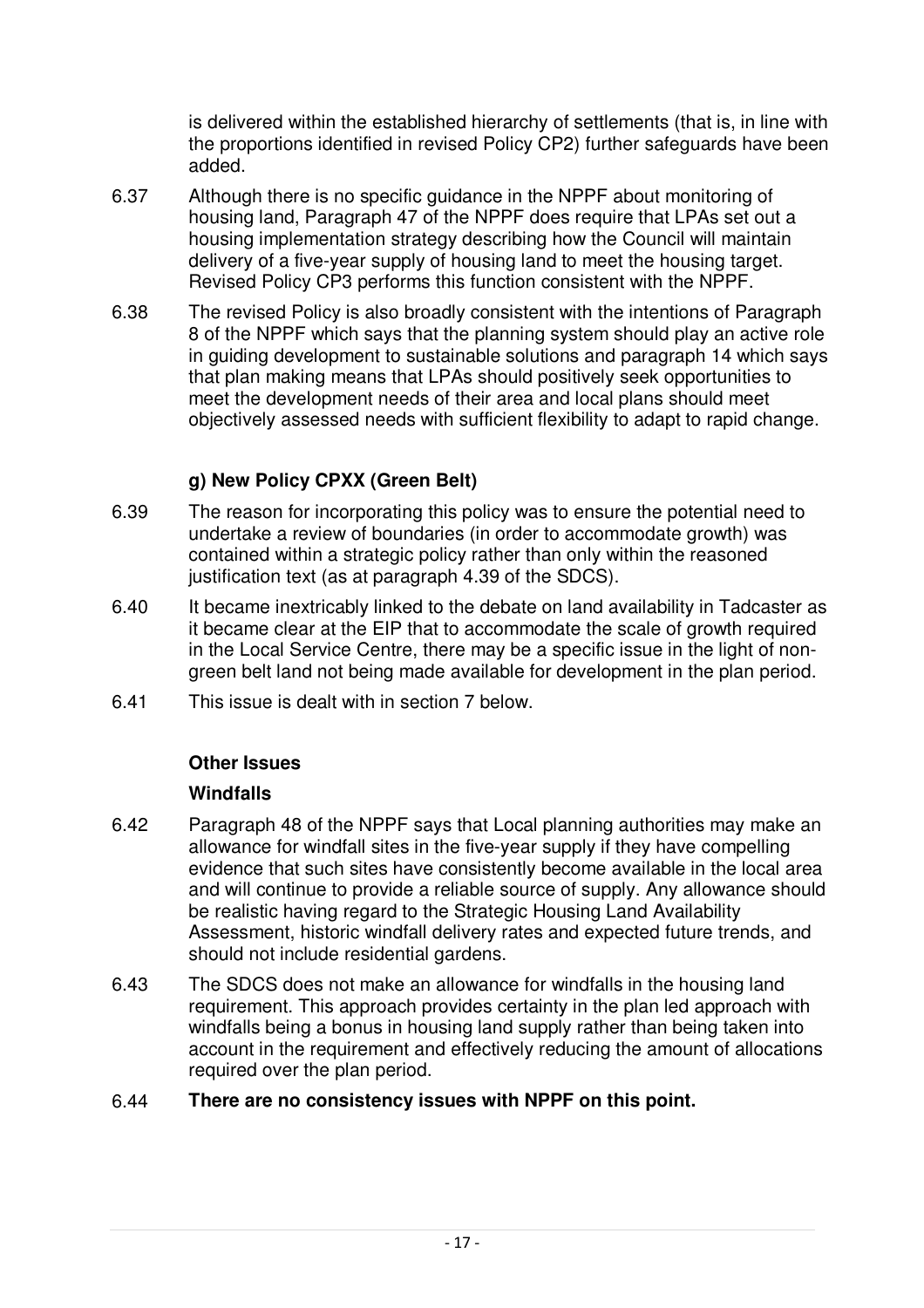# **7. The strategic approach to Green Belt releases**

- 7.1 The published Proposed Change in January 2012 introduced a new strategic policy on the Green Belt.
- 7.2 A proposed new Policy CPXX was introduced which covers the following general points:
	- 1. The general extent of the Green Belt will be protected and control of inappropriate development within the green belt
	- 2. Reference to Major Developed Sites in the Green Belt
	- 3. That a Green Belt review will be undertaken at a lower DPD stage
	- 4. Establish the broad scope of the review
	- 5. As part of the review what exceptional circumstances need to exist if boundaries are to be altered
- 7.3 Section 9 (Paragraphs 79 92) of the NPPF deals with Green Belts.

# *General Protection of the Green Belt*

7.4 Paragraph 79 -81 set out the *"great importance"* of Green Belts to "*prevent urban sprawl by keeping land permanently open".* Core Strategy Policy CPXX continues this broad strong protection for the District's Green Belt, and focuses development on the main urban area (in the hierarchy of settlements) thus reducing pressure on Green Belts.

## *New Green Belts*

7.5 Paragraph 82 of the NPPF considers designation of new Green Belts, but the Core Strategy proposes no such designation and therefore this does not apply.

## *Green Belt Reviews*

- 7.6 Paragraphs 83-86 of the NPPF permit the review of Green Belt boundaries for the long-term to ensure they are robust. Paragraph 85 bullet point 1 states: "[When defining boundaries, local planning authorities should] *ensure consistency with the Local Plan strategy for meeting identified requirements for sustainable development*".
- 7.7 New Policy CPXX proposes a review of the Green Belt (in order to address anomalies etc) but only to alter boundaries if there are "exceptional circumstances" which are defined in the policy (Criterion D4). These include where there is a need to meet identifiable development needs for which other sites would be significantly less sustainable. This approach accords with Policy YH9 of the RSS (which has also been taken forward in the LCR Interim Spatial Strategy). The implementation of the policy should also be read in conjunction with Proposed Change to Policy CP3 which provides for assistance and intervention in bringing housing land forward.

## 7.8 **Policy CPXX, which will guide the Review when it is undertaken, is consistent with the considerations set out in Paragraph 85 of the NPPF**.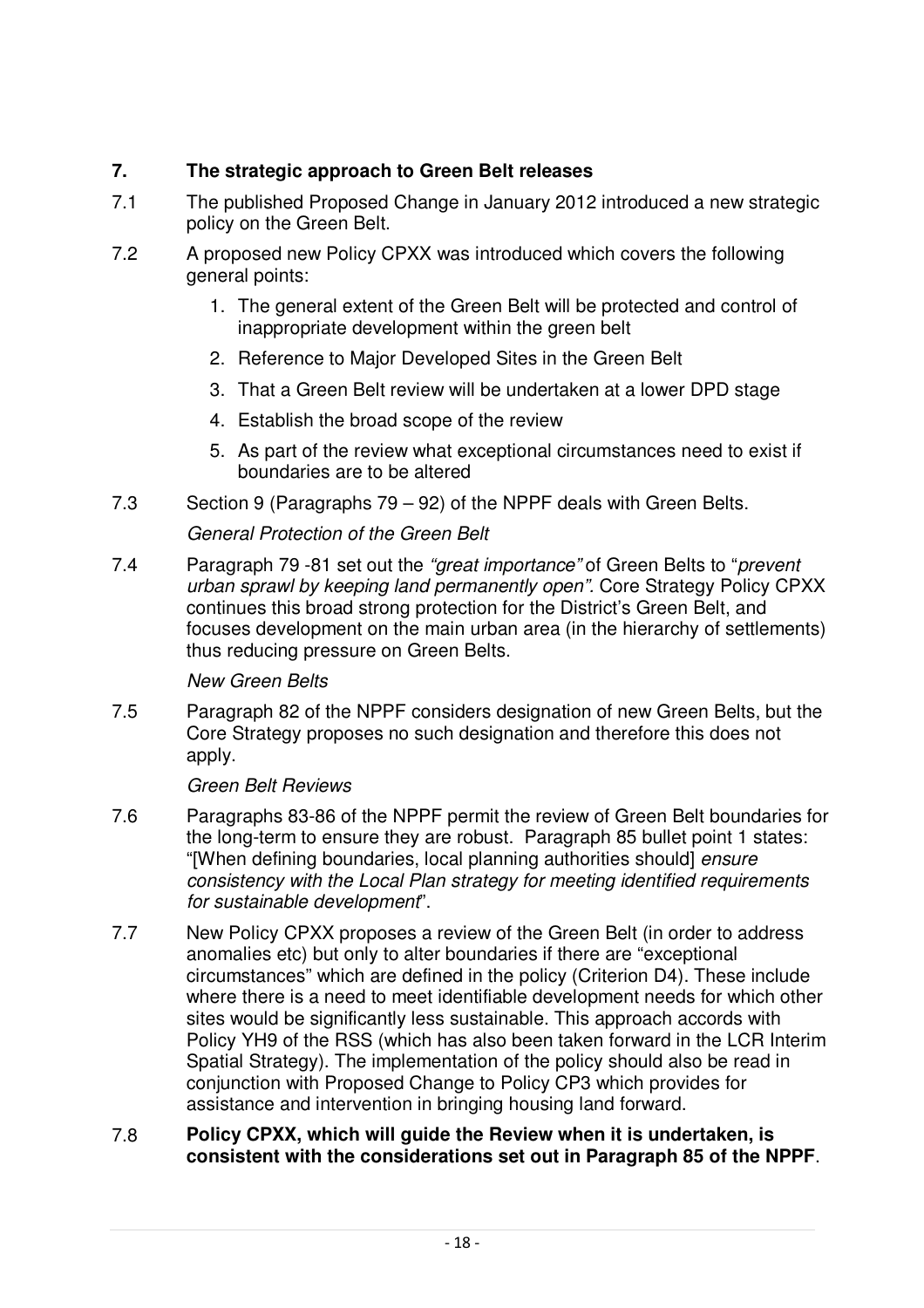7.9 NPPF sets out that any review should be comprehensive, and not merely localised reviews: Para 83: *"Once established, Green Belt boundaries should only be altered in exceptional circumstances, through the preparation or review of the Local Plan. At that time, authorities should consider the Green Belt boundaries having regard to their intended permanence in the long term, so that they should be capable of enduring beyond the plan period."* **Policy CPXX is therefore consistent with this approach.**

## *Definition of Boundaries*

7.10 The last bullet point in Paragraph 85 refers to setting clear boundaries to the Green Belt in a review: "*define boundaries clearly, using physical features that are readily recognisable and likely to be permanent*." This is worded differently in Policy CPXX, but the intention is the same to enable the Green Belt to be easily found "on the ground". **The Council however proposes to update the wording to follow the NPPF phraseology more closely.**

# *Major Developed Sites in the Green Belt*

- 7.11 Paragraphs 87-92 of NPPF set out the development management considerations for development proposals in the Green Belt. CPXX echoes these considerations but also includes the concept of Major Developed Sites (MDS) which is no longer carried over from PPG2. MDSs are a range of locations in the Green Belt where development would be less strictly controlled in the interests of the businesses that predate the Green Belt designation. However with the revised wording of the NPPF, the tests of whether to grant planning permission in the Green Belt are the same across the whole Green Belt with no discernible difference for the former MDS designation.
- 7.12 The Council now considers that the national policy is sufficiently flexible to allow some development in Selby's existing MDSs and so such a designation is no longer necessary. **Therefore the references to MDS is to be deleted from CPXX and supporting text in order to be consistent with the NPPF.**

# *Safeguarded Land*

- 7.13 The SDCS Proposed Change (Policy CPXX) includes reference to identifying Safeguarded Land as part of the review if appropriate in order to ensure boundaries endure in the long term.
- 7.14 The Council considers that this is consistent with Paragraph 85 bullet point 3 of the NPPF which states that "*where necessary, identify in their plans areas of 'safeguarded land' between the urban area and the Green Belt, in order to meet longer-term development needs stretching well beyond the plan period*"
- 7.15 This approach is also consistent with Paragraph 157 of the NPPF which says that "*Crucially, Local Plans should:*
	- *plan positively for the development and infrastructure required in the area to meet the objectives, principles and policies of this Framework;*
	- be drawn up over an appropriate time scale, preferably a 15-year time horizon, take account of longer term requirements, and be kept up to date;"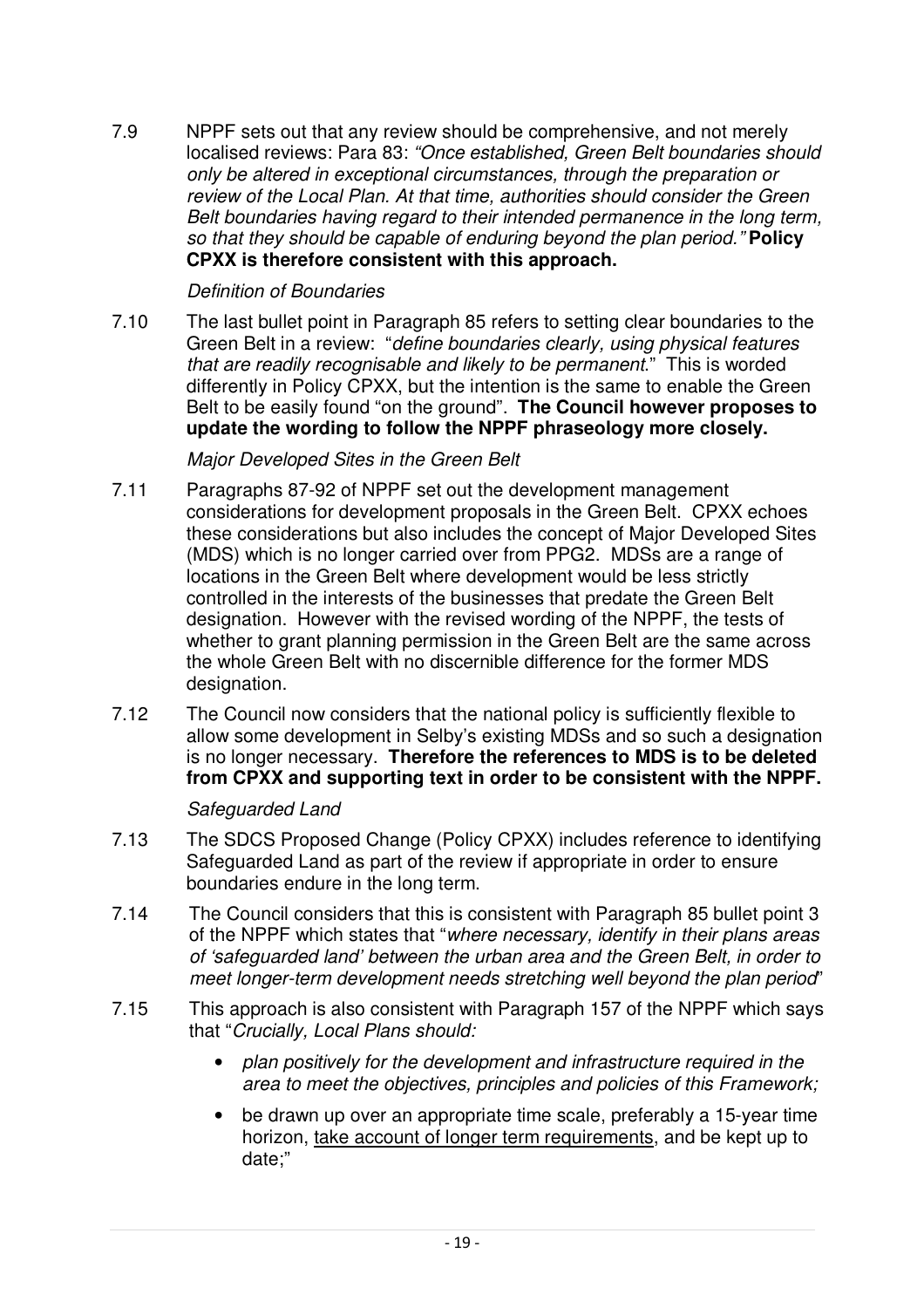- 7.16 **The Council consider that the text and Policy remain generally consistent with the NPPF except in how it deals with Major Developed Sites in the Green Belt (MDS). In addition some fine tuning of the wording, to align more closely with the phraseology used in the NPPF, regarding defining boundaries is needed.**
- 7.17 Appendix 1 reproduces the proposed reasoned justification text and the Policy CPXX with tracked changes to indicate where Proposed Modifications would be necessary to ensure consistency with NPPF.

# **8. Conclusions**

- 8.1 The SDCS and Proposed Changes regarding the housing scale and distribution (Policy CP2), and managing housing land supply (Policy CP3) are consistent with the NPPF.
- 8.2 However, the Council suggest it may be prudent to delete phasing if this is viewed as restricting development.
- 8.3 The Proposed Changes regarding the strategic approach to the Green Belt are generally consistent with the NPPF except with regard to the:
	- approach to Major developed Sites in the Green Belt; and
	- detailed wording of some of the policy text.
- 8.4 The Council therefore suggest that Part C of Policy CPXX is deleted and the supporting text consequentially revised as additional modifications. In addition some modifications to the text would be helpful within Policy CPXX to ensure closer alignment with the NPPF. These are shown in Appendix 1.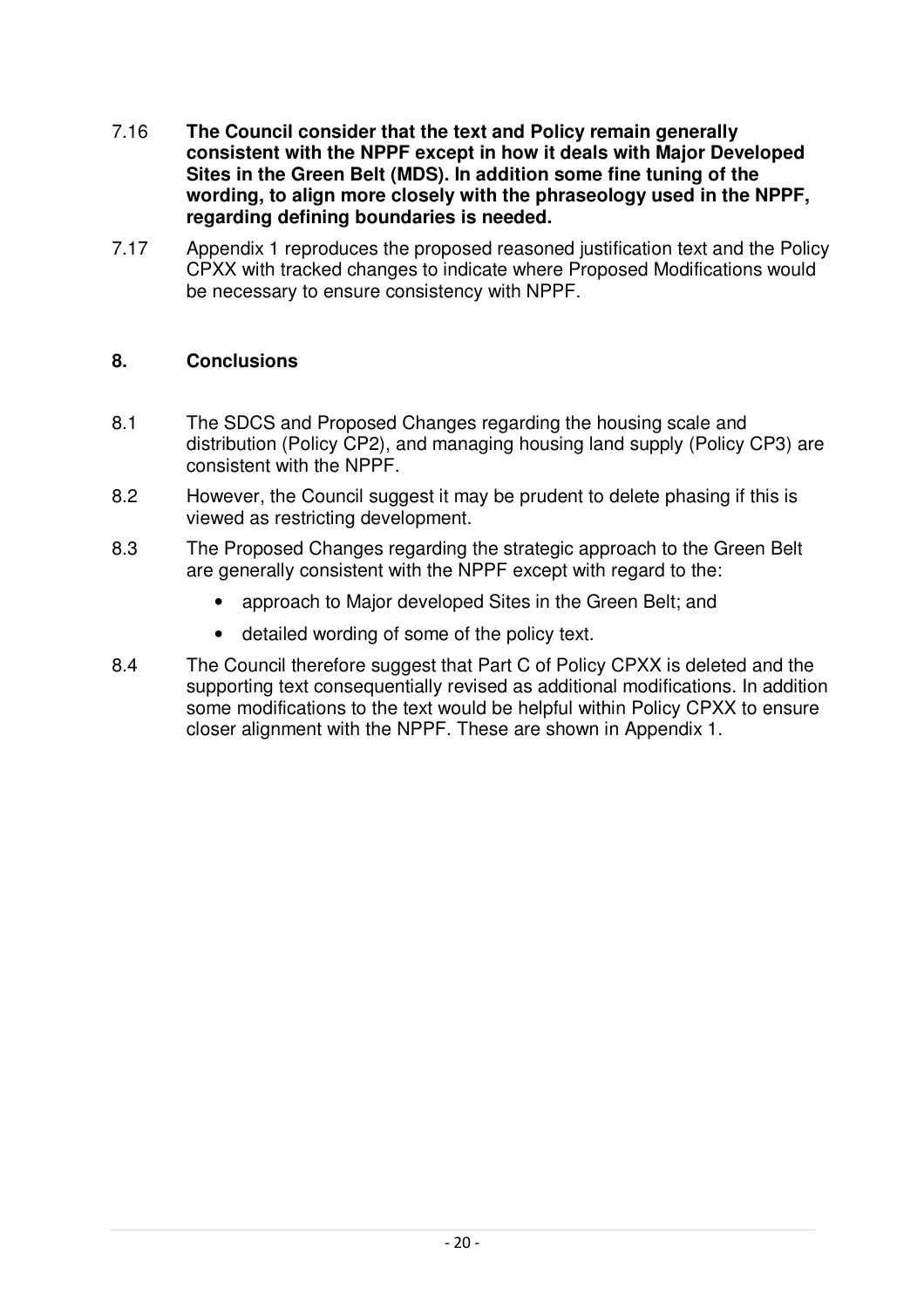# **Appendix 1 Green Belt Text Tracked Changes**

*Deleted text with strike-through and new text in red.*

# **Policy CPXX: Green Belt**

- 4.29a The District is covered by parts of both the West Yorkshire and York Green Belts. One of the functions of the Green Belt is to prevent the coalescence of settlements, for example by preserving the open countryside gap between Sherburn in Elmet and South Milford. National planning guidance **The NPPF** stresses the importance of protecting the open character of Green Belt, and 'inappropriate' forms of development as expressed in higher order policy will be resisted unless very special circumstances can be demonstrated.
- 4.29b The area covered by Green Belt is defined on the Proposals Map. For the avoidance of doubt, the boundary line shown on the Proposals map is included in the Green Belt designation. Where there are different versions of maps that contradict one another, the most up to date map from the Council's GIS system has authority.

## **Major Developed Sites in the Green Belt**

- 4.29c The existence of established businesses and infrastructure already present in the Green Belt area are constrained from otherwise legitimate development by the designation. The Council is sympathetic to such cases and recognises that these sites are at risk from being unable to develop. The Council wishes to support local businesses, retain existing jobs and promote new jobs, so it proposes to allocate *"Major Developed Sites in the Green Belt"* in accordance with national quidance.
- 4.29d Such sites are not removed from the Green Belt, but planning applications for limited infilling development will be considered favourably where the development is in accordance with national guidance and essential for retention or expansion of the core business/use, there is a strong economic justification, and the impact upon the Green Belt is minimal. Such a designation will enable sustainable economic growth in the interests of the economy, but the Council will resist change of use to non-employment uses.
- 4.29e A range of Major Developed Sites in the Green Belt are identified in the Selby District Local Plan Policy GB3 and also shown on the Proposals Map.
	- **Byram cum Sutton WWTW**
	- **Bilbrough Top roadside service area**
	- **•** Former Bacon Factory Site, Sherburn-in-Elmet
	- Papyrus Works, Newton Kyme
	- Tadcaster Grammar School
	- Triesse Vulcan Works, Church Fenton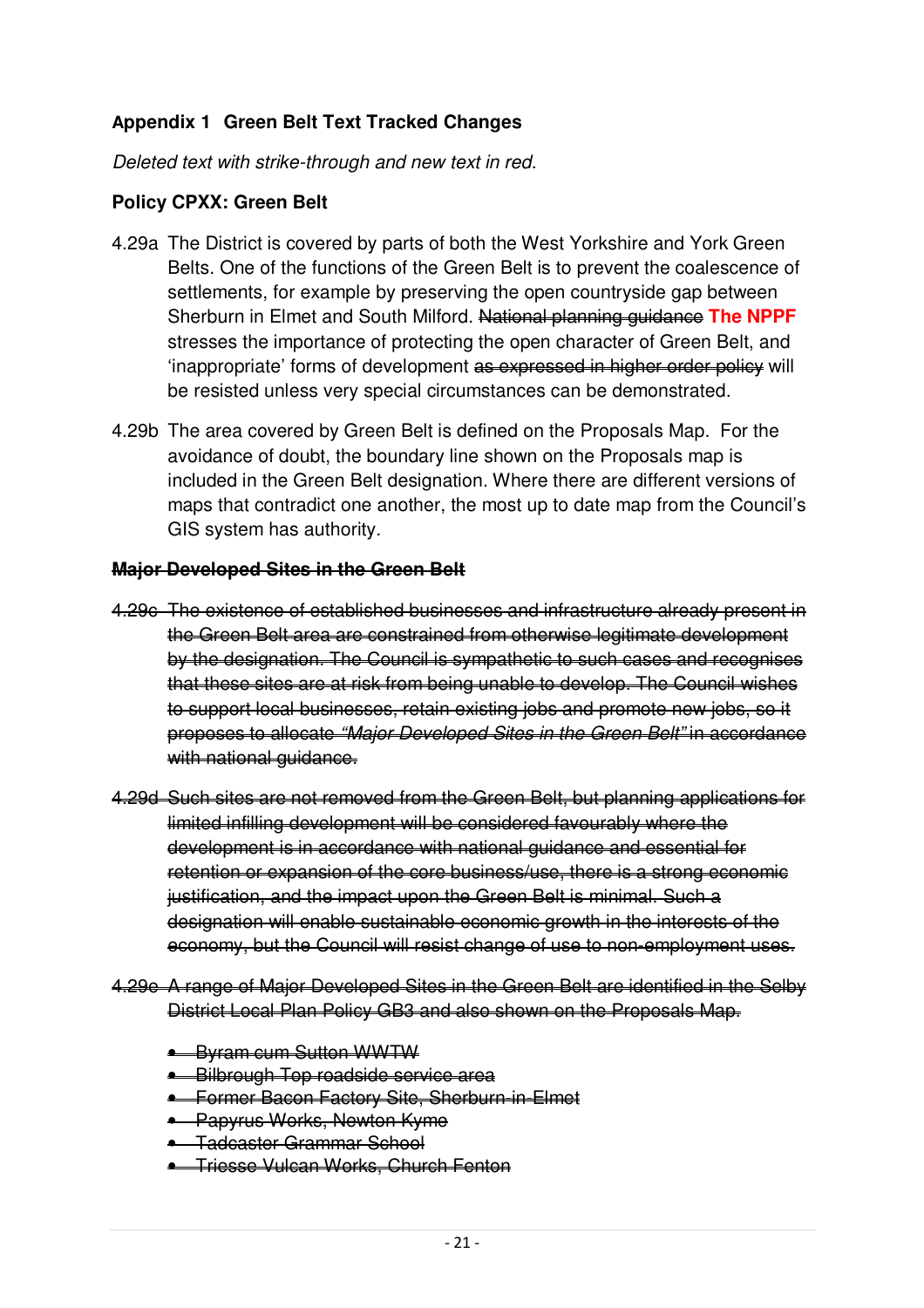4.29f The Core Strategy Policy CPXX (Green Belt) supersedes the SDLP Green Belt policies, including GB3 on Major Developed Sites. However, the SDLP Proposals Map where these sites are defined remains unchanged, and therefore Policy CPXX will apply to those sites. The Site Allocations Development Plan Document will review these Major Developed Sites and may identify and designate additional Major Developed Sites in the Green Belt.

# **Green Belt Review**

- 4.29g RSS Policy YH9: Green Belts of the Yorkshire and Humber states that "*localised reviews of the Green Belt boundaries may be necessary in some places to deliver the Core Approach and Sub Area policies*". The Council considers that only in exceptional circumstances where there is an overriding need to accommodate what would otherwise be inappropriate development, which cannot be met elsewhere or where Green Belt land offers the most sustainable option, **would** will land be **considered for taking** taken out of the Green Belt. The **A** Green Belt review may also consider identifying areas of safeguarded land to facilitate future growth beyond the plan period.
- 4.29h The text accompanying Core Strategy Policy CP3 notes the land supply issue at Tadcaster and other locations which has limited the potential delivery of housing in otherwise very sustainable locations. The Council is seeking to protect the settlement hierarchy and considers that the most sustainable option is to ensure that the Principal Town and Local Service Centres and **other sustainable DSVs in** the **settlement hierarchy meet their own needs in accordance with NPPF Para 85 "***ensure consistency with the Local Plan strategy for meeting identified requirements for sustainable development"***.** This is especially true in Tadcaster where it is vitally important in order to deliver the Core Strategy Vision, Aims and Objectives to meet local needs and support the health and regeneration of the town.
- 4.29i The overriding objective to accommodate development where it is needed to support the local economy (alongside other town centre regeneration schemes) cannot take place elsewhere in the District and still have the same effect on securing Tadcaster's **and other settlements'** longer term health. Core Strategy Policies CP2 and CP3 seek to bring land forward in the most sustainable locations within Development Limits in Tadcaster, **Sherburn and the other sustainable DSVs. The current, 2011 SHLAA generally demonstrates sufficient sites to achieve this, however but the Core** Strategy must be pragmatic, flexible and future-proofed. Therefore, if land remains unavailable **sites are not forthcoming** and other options explored for facilitating delivery fail, the Council must consider an alternative sustainable option.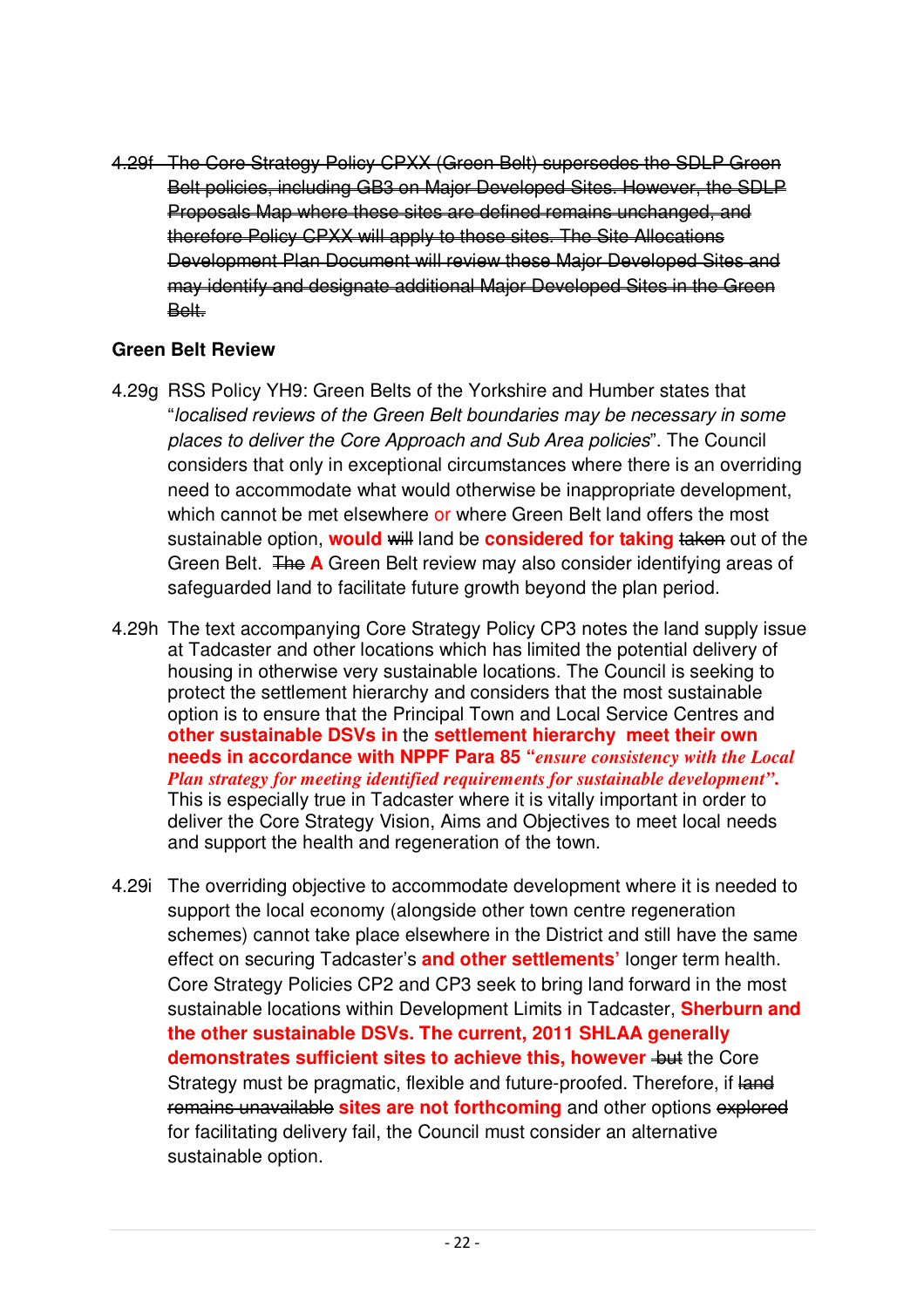- 4.29j The Council therefore considers that this offers the exceptional circumstances that justify a need to strategically assess **the District's** growth options across the Green Belt.
- 4.29k Such a review would seek to ensure that only land that meets the purposes and objectives of Green Belt is designated as Green Belt – it would not be an exercise to introduce unnecessary additional controls over land by expanding the Green Belt for its own sake. Similarly, the review would not seek to remove land from the Green Belt where it is perceived simply to be a nuisance to obtaining planning permission. The review may also address anomalies such as (but not exclusively) cartographic errors and updates in response to planning approvals, reconsider "washed over" villages against Green Belt objectives, and consider simplifying the on-the-ground identification of **all the** Green Belt boundaries by following logical physical features **identifying physical features that are readily recognisable and likely to be permanent**.
- 4.29l The review would be carried out in accordance with up to date national policy and involve all stakeholders, and take into consideration the need for growth alongside the need to protect the openness of the District. It would examine Green Belt areas for their suitability in terms of the purpose of Green Belt **in accordance with NPPF**;
	- to check the unrestricted sprawl of large built up areas;
	- to prevent neighbouring towns from merging into one another;
	- to assist in safeguarding the countryside from encroachment;
	- to preserve the setting and special character of historic towns; and
	- **•** to assist in urban regeneration, by encouraging the recycling of derelict and other urban land.
- 4.29m Further, the review would consider the contribution towards the objectives of Green Belt:
	- to provide opportunities for access to the open countryside for the urban population;
	- to provide opportunities for outdoor sport and outdoor recreation near urban areas;
	- to retain attractive landscapes, and enhance landscapes, near to where people live;
	- to improve damaged and derelict land around towns;
	- **•** to secure nature conservation interest; and
	- **•** to retain land in agricultural, forestry and related uses.
- 4.29n The review may also consider
	- the relationship between urban and rural fringe; and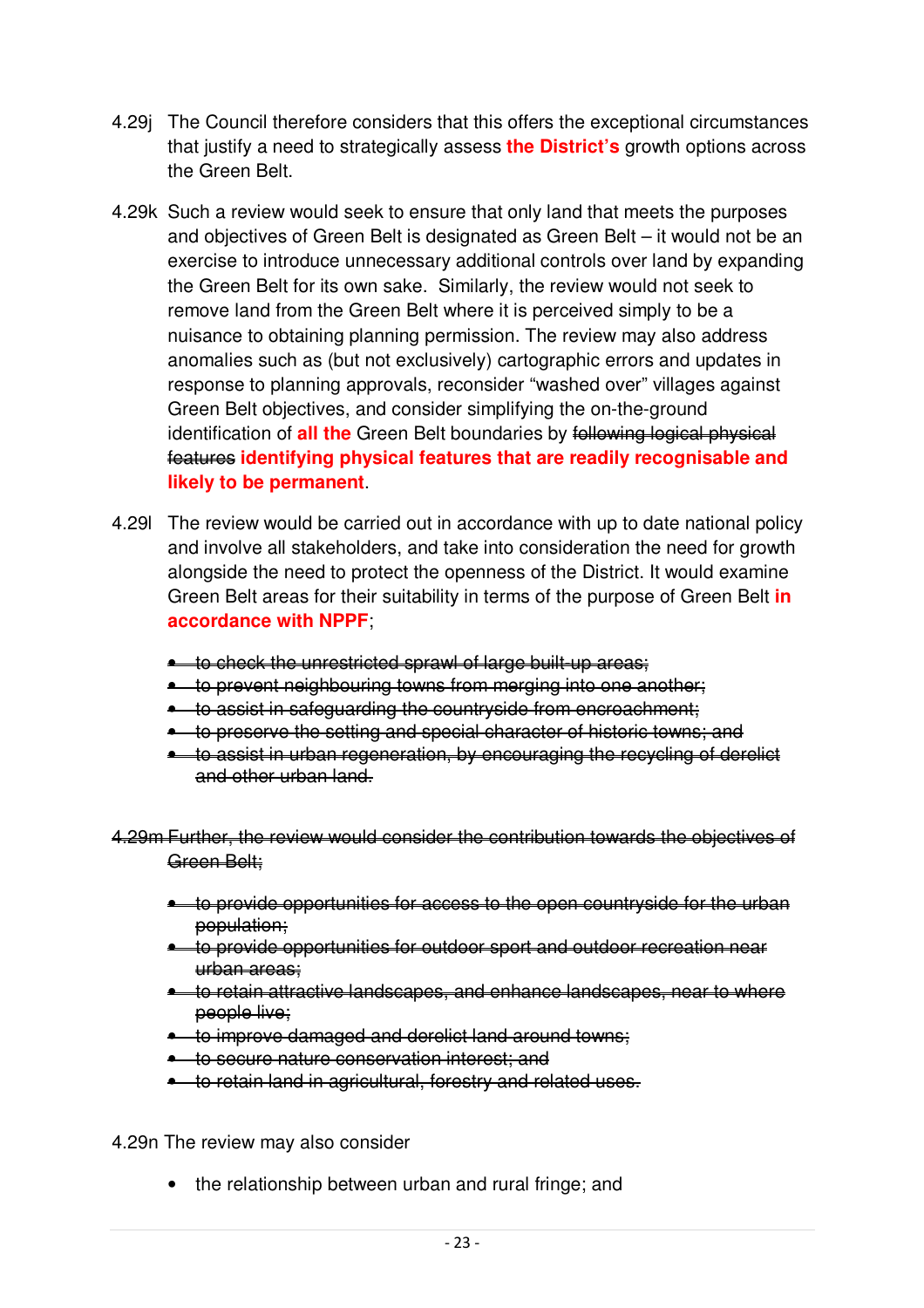- the degree of physical and visual separation of settlements
- 4.29o This could supply a schedule of areas for further investigation where sites may be considered for suitability for development and subject to a sustainability assessment. This may consider other policy/strategy designations such as existing Local Plan 2005, sustainability criteria such as accessibility to services, facilities and public transport, and also flood risk. **The Green Belt review and Sustainability Appraisal would then undergo public consultation.** A lower order **The Sites Allocation** DPD may then identify land for development **during the plan period. It may also** safeguard **land** to facilitate development beyond the plan period and avoid a further Green Belt review in the future.
- 4.29p Additional detail and a comprehensive review programme may be developed by a Review Panel made up of interested parties (similar to the existing SHLAA Panel).

# **Policy CPXX Green Belt**

- **A. Those areas covered by Green Belt are defined on the Proposals Map.**
- **B. In accordance with higher order policies, within the defined Green Belt, planning permission will not be granted for inappropriate development unless the applicant has demonstrated that very special circumstances exist to justify why permission should be granted.**
- **C. Within Major Developed Sites in the Green Belt (as defined on the Proposals Map), some limited infilling and/or, redevelopment to support economic development of existing uses will be permitted in line with higher order policies.**
- **D. To ensure the Green Belt boundaries endure in the long term, a review of the Green Belt will be undertaken through a lower order the Sites Allocation DPD. The purposes of the review will be to:**
	- **1. address anomalies**
	- **2. review 'washed over' and 'inset' villages**
	- **3. establish** define **boundaries** clearly using **strong physical features** physical features that are readily recognisable and likely to be permanent
	- **4. ensure that there is sufficient land available to meet development requirements throughout the Plan period for allocations, and the need for growth beyond the Plan period by identifying Safeguarded Land.**
- **E. Under Criterion D4 (above), land may be taken out of the Green Belt** in the Site Allocation DPD **only in exceptional circumstances, where**